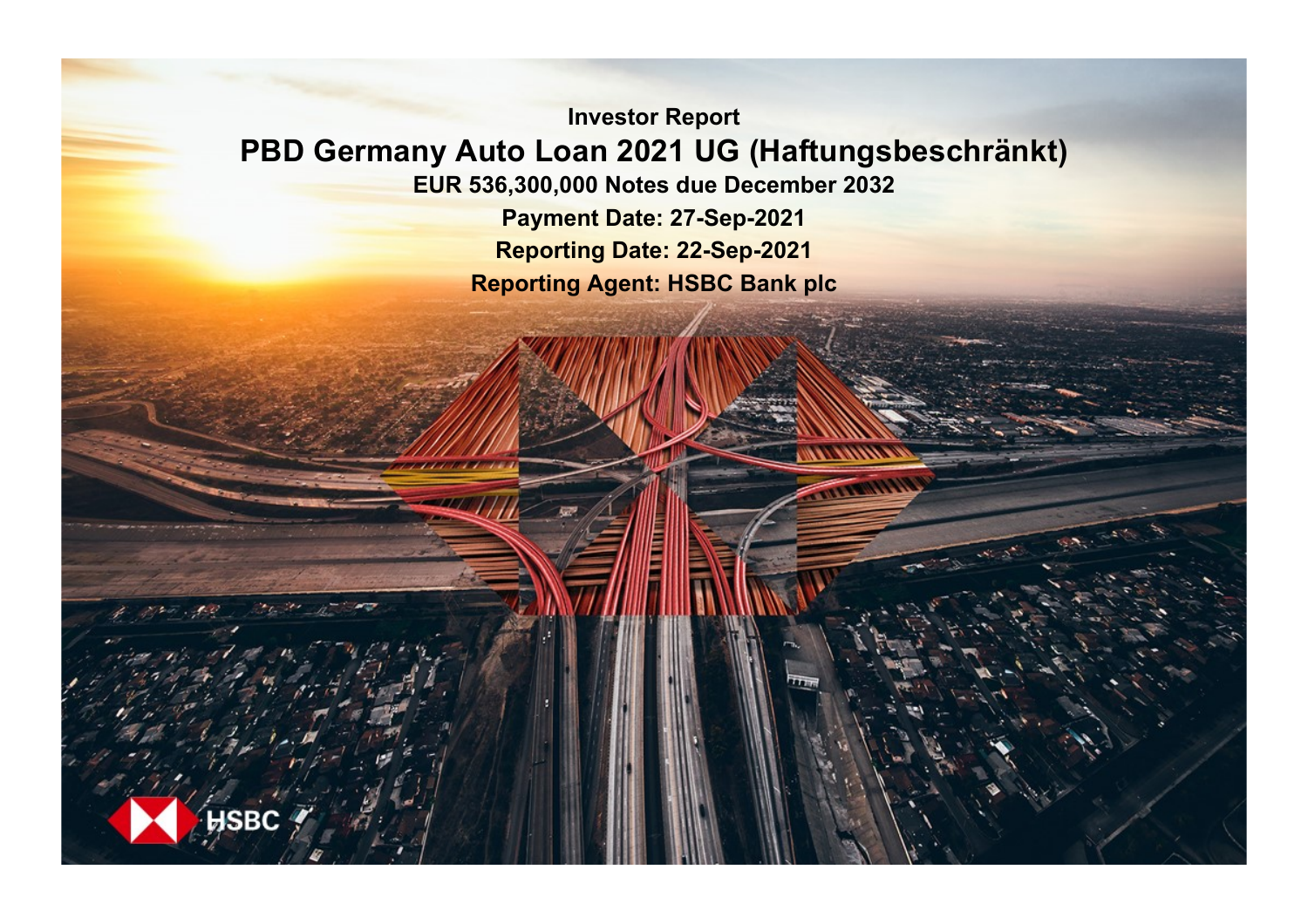

# **Contents**

<span id="page-1-0"></span>

|                                       | Page           |
|---------------------------------------|----------------|
| Contents                              | $\overline{2}$ |
| <b>Transaction Details</b>            | 3              |
| <b>Transaction Parties</b>            | $\overline{4}$ |
| <b>Bond Report</b>                    | 5              |
| <b>Bond Ratings</b>                   | 6              |
| Reserve Account                       | $\overline{7}$ |
| <b>Bank Accounts</b>                  | 8              |
| Ledgers                               | 9              |
| Subordinated Loan                     | 10             |
| <b>Expenses Report</b>                | 11             |
| <b>Available Interest Collections</b> | 12             |
| Interest Priority of Payments         | 13             |
| Available Principal Amount            | 14             |
| Principal Priority of Payments        | 15             |
| Triggers & Events                     | 16             |
| <b>Counterparty Ratings</b>           | 17             |
| Portfolio Summary                     | 18             |
| Portfolio Concentration               | 21             |
| <b>Balance Sheet</b>                  | 22             |
| Portfolio Stratifications             | 23             |
| <b>Disclaimer</b>                     | 41             |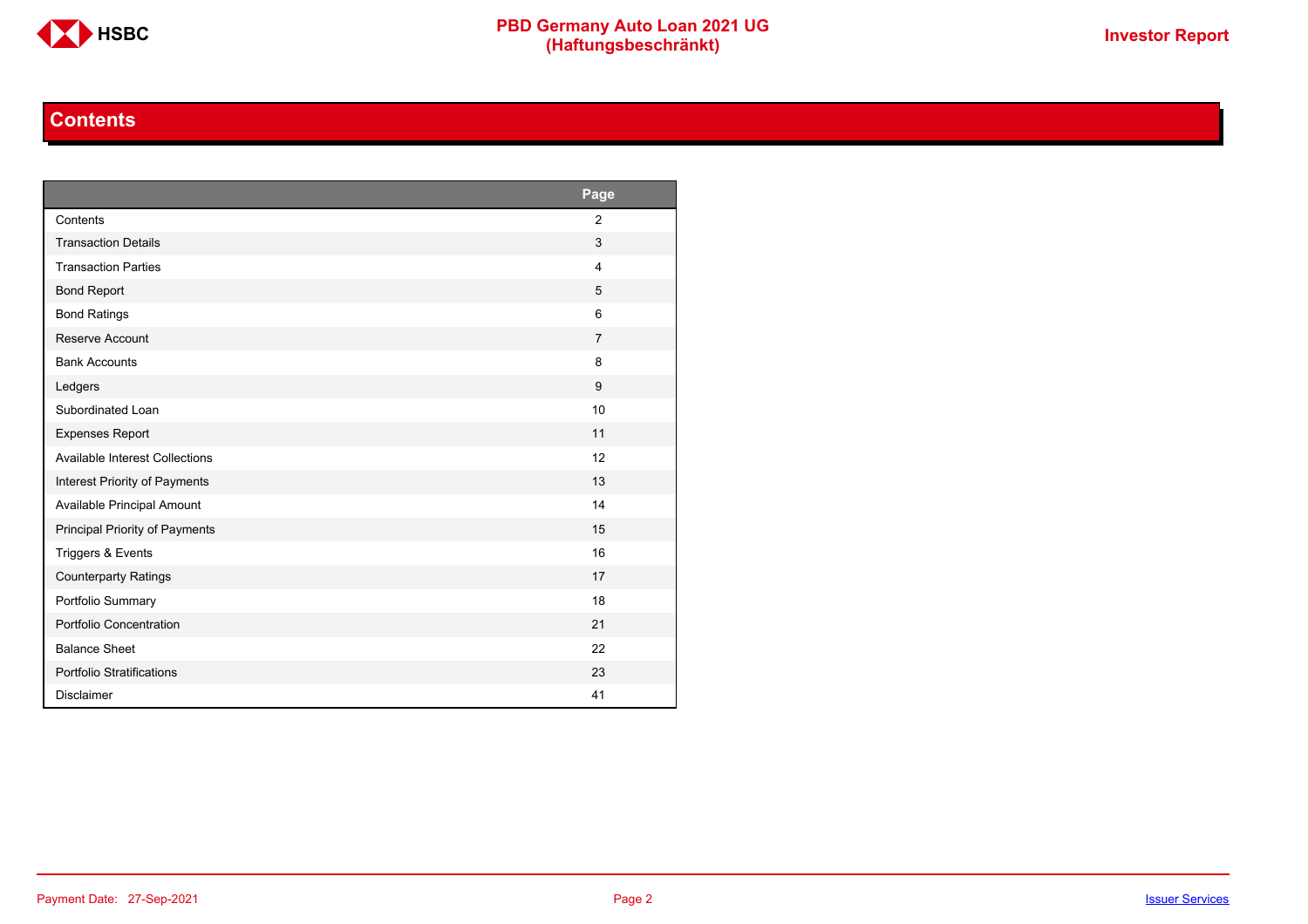

# **PBD Germany Auto Loan 2021 UG**<br>
(Haftungsbeschränkt)<br>
This area of the CHSD CHA (Haftungsbeschränkt)

# <span id="page-2-0"></span>**Transaction Details**

| <b>Key Dates</b>            |                             | <b>HSBC Contact Details</b>   |                                        |
|-----------------------------|-----------------------------|-------------------------------|----------------------------------------|
| Close Date                  | Friday, 29 January 2021     | Role                          | <b>Client Service Manager</b>          |
| <b>Calculation Date</b>     | Monday, 20 September 2021   | Name                          | <b>Richard Crebo</b>                   |
| Collection Period (start)   | Sunday, 1 August 2021       | Email                         | richard.crebo@hsbc.com                 |
| Collection Period (end)     | Tuesday, 31 August 2021     | Telephone                     | +44 (0) 203 268 4162                   |
| Interest Period (start)     | Wednesday, 25 August 2021   | <b>Group Email</b>            | ctla.securitisation@hsbc.com           |
| Interest Period (end)       | Monday, 27 September 2021   | <b>Investor Reporting</b>     | https://investorreporting.gbm.hsbc.com |
| <b>Current Payment Date</b> | Monday, 27 September 2021   |                               |                                        |
| Next Payment Date           | Monday, 25 October 2021     | <b>Period Day Counts</b>      |                                        |
| Revolving Period End Date   | Thursday, 25 January 2024   | <b>Collection Period Days</b> | 30 days                                |
| <b>Final Maturity Date</b>  | Wednesday, 29 December 2032 | <b>Interest Period Days</b>   | 33 days                                |

| <b>HSBC Contact Details</b> |                                        |
|-----------------------------|----------------------------------------|
| Role                        | <b>Client Service Manager</b>          |
| Name                        | Richard Crebo                          |
| Email                       | richard.crebo@hsbc.com                 |
| Telephone                   | +44 (0) 203 268 4162                   |
| Group Email                 | ctla.securitisation@hsbc.com           |
| <b>Investor Reporting</b>   | https://investorreporting.gbm.hsbc.com |

| Period Day Counts             |         |
|-------------------------------|---------|
| <b>Collection Period Days</b> | 30 days |
| <b>Interest Period Days</b>   | 33 days |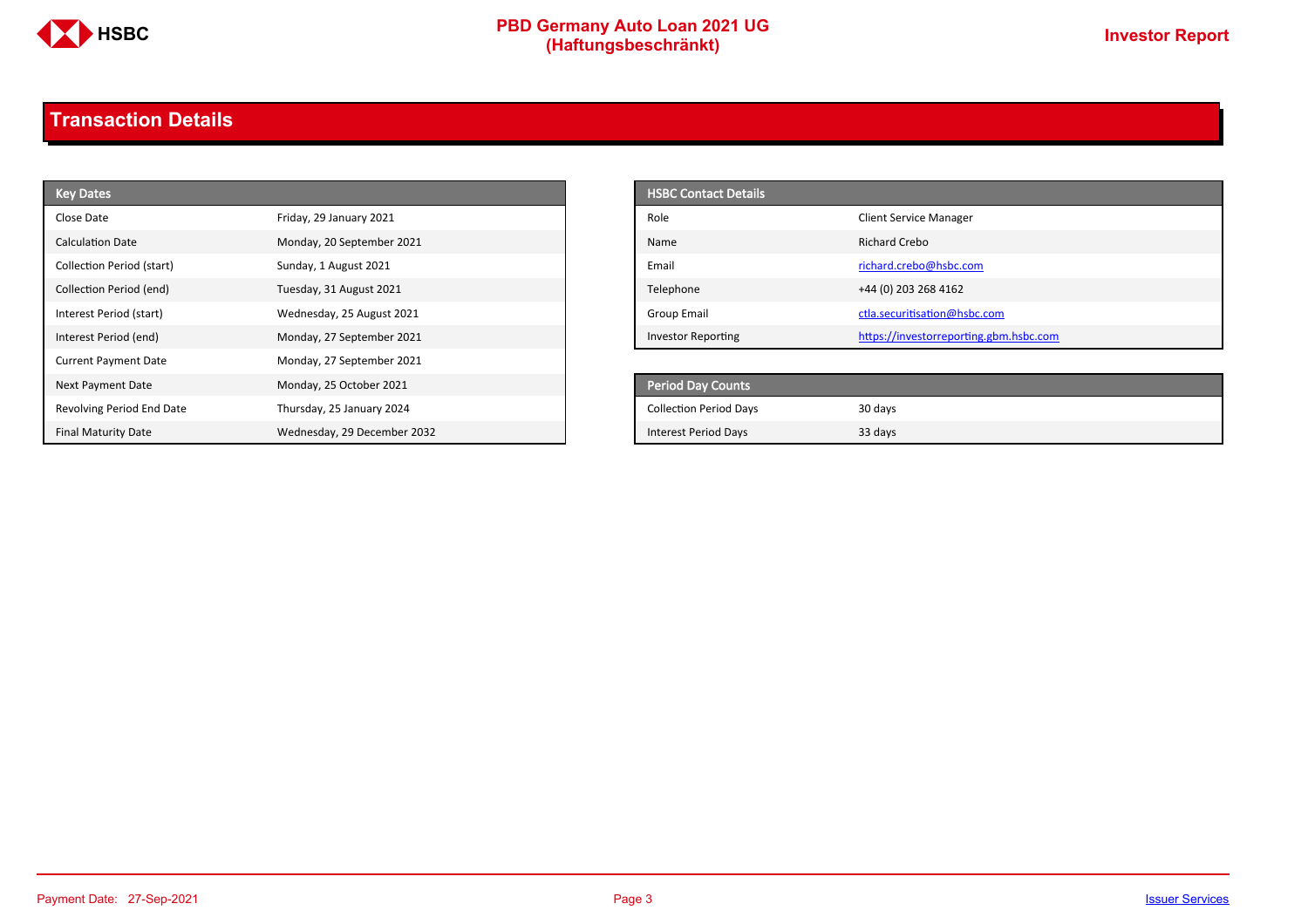

# **Transaction Parties**

<span id="page-3-0"></span>

| <b>Role</b>                  | Counterparty                                       |
|------------------------------|----------------------------------------------------|
| <b>Issuer</b>                | PBD Germany Auto Loan 2021 UG (Haftungsbeschränkt) |
| Data Trustee                 | Elavon Financial Services DAC                      |
| Seller                       | PSA Bank Deutschland GMBH                          |
| Servicer                     | <b>PSA Bank Deutschland GMBH</b>                   |
| <b>Account Bank</b>          | Elavon Financial Services DAC                      |
| Reporting Agent              | HSBC Bank plc                                      |
| <b>Calculation Agent</b>     | <b>HSBC Bank plc</b>                               |
| Corporate Administrator      | Wilmington Trust SP Services (Frankfurt) GMBH      |
| Back-Up Servicer Facilitator | Wilmington Trust SP Services (Frankfurt) GMBH      |
| Arranger                     | Unicredit Bank AG                                  |
| Rating Agency                | Moody's Investors Service España S.A.              |
| <b>Rating Agency</b>         | Fitch Ratings Ireland Ltd                          |
| Listing Agent                | Banque Internationale à Luxembourg S.A.            |
| <b>Security Trustee</b>      | HSBC Corporate Trustee Company (UK) Limited        |
| Paying Agent                 | <b>Flavon Financial Services DAC</b>               |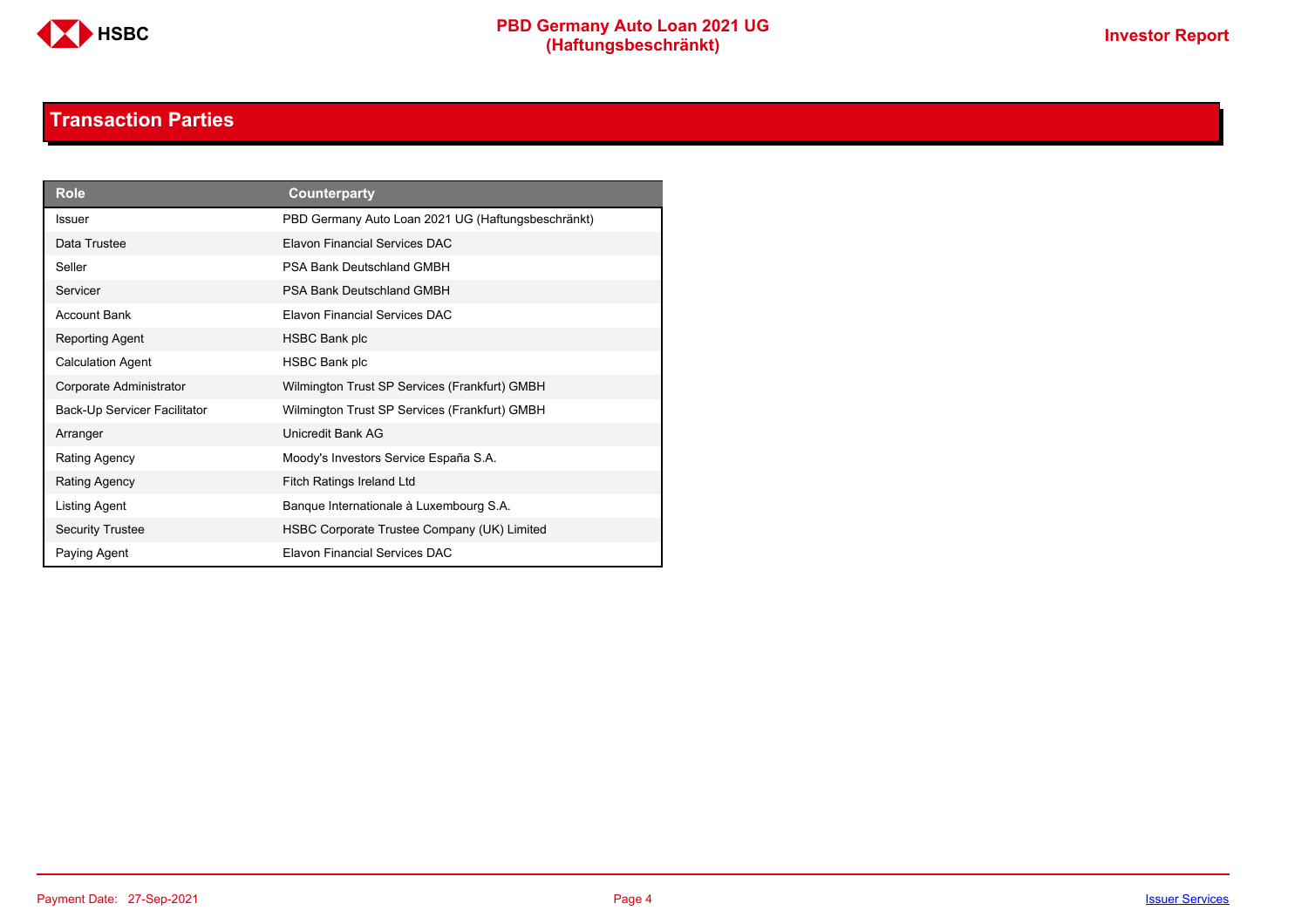### <span id="page-4-0"></span>**Bond Report**

| <b>Class</b>                      | <b>A Notes</b>    | <b>B</b> Notes    |
|-----------------------------------|-------------------|-------------------|
| Currency                          | <b>EUR</b>        | <b>EUR</b>        |
| <b>ISIN</b>                       | XS2279552520      | XS2279552876      |
| Payment Frequency                 | Monthly           | Monthly           |
| <b>Current Payment Date</b>       | 27-Sep-2021       | 27-Sep-2021       |
| <b>Interest Accrual Method</b>    | Actual/360        | Actual/360        |
| <b>Final Maturity Date</b>        | 29-Dec-2032       | 29-Dec-2032       |
|                                   |                   |                   |
| <b>Current Period Rates:</b>      |                   |                   |
| Reference Index                   | <b>Fixed Rate</b> | <b>Fixed Rate</b> |
| <b>Index Determination Date</b>   | N/A               | N/A               |
| Index Rate                        | N/A               | N/A               |
| Margin                            | 0.30000%          | 1.00000%          |
| <b>Total Coupon</b>               | 0.30000%          | 1.00000%          |
|                                   |                   |                   |
| <b>Transaction Amounts:</b>       |                   |                   |
| Original Issue Size               | € 500,000,000.00  | € 36,300,000.00   |
| <b>Opening Balance for Period</b> | € 500,000,000.00  | € 36,300,000.00   |
| <b>Beginning Pool Factor</b>      | 1.00000           | 1.00000           |
| <b>Principal Repayments</b>       |                   |                   |
| <b>Further Notes</b>              |                   |                   |
| <b>Closing Balance for Period</b> | € 500,000,000.00  | € 36,300,000.00   |
| <b>Ending Pool Factor</b>         | 1.00000           | 1.00000           |
|                                   |                   |                   |
| <b>Prior Unpaid Interest</b>      |                   |                   |
| <b>Interest on Prior Unpaid</b>   |                   |                   |
| <b>Current Interest Due</b>       | € 137,500.00      | € 33,276.21       |
| <b>Total Interest Paid</b>        | € 137,500.00      | €33,276.21        |
| <b>Unpaid Interest</b>            |                   |                   |

On 25 August 2021 (the "First Further Notes Issue Date"), the Issuer will issue the following Further Notes: (a) First Further Class A Notes with: (i) the Original Note Amount of EUR 33,800,000.00 (ii) the applicable Pool Factor (taking into account any redemption on that Payment Date) of 100% (iii) the Note Principal Amount of EUR 33,800,000.00 and (iv) temporary ISIN: XS2367604480, (b) First Further Class B Notes with (i) the Original Note Amount of EUR 2,500,000.00 (ii) the applicable Pool Factor (taking into account any redemption on that Payment Date) of 100% (iii) the Note Principal Amount of EUR 2,500,000.00 and (iv) temporary ISIN: XS2367605966. The First Further Notes will rank pari passu with, and share the same security as the Initial Notes.The notes being in a NGN (New Global Notes) format will initially be issued as Temporary Global Notes and then not earlier than 40 calendar days after issue and after the noteholder has declared its tax status be replaced with the Permanent Global Notes. The First Further Notes will at first, for operational purposes, be issued under a new temporary ISIN, but will then be merged with the Initial Notes. Once consolidated with the Initial Notes, the First Further Notes will share the same ISIN as all other Notes in issuance.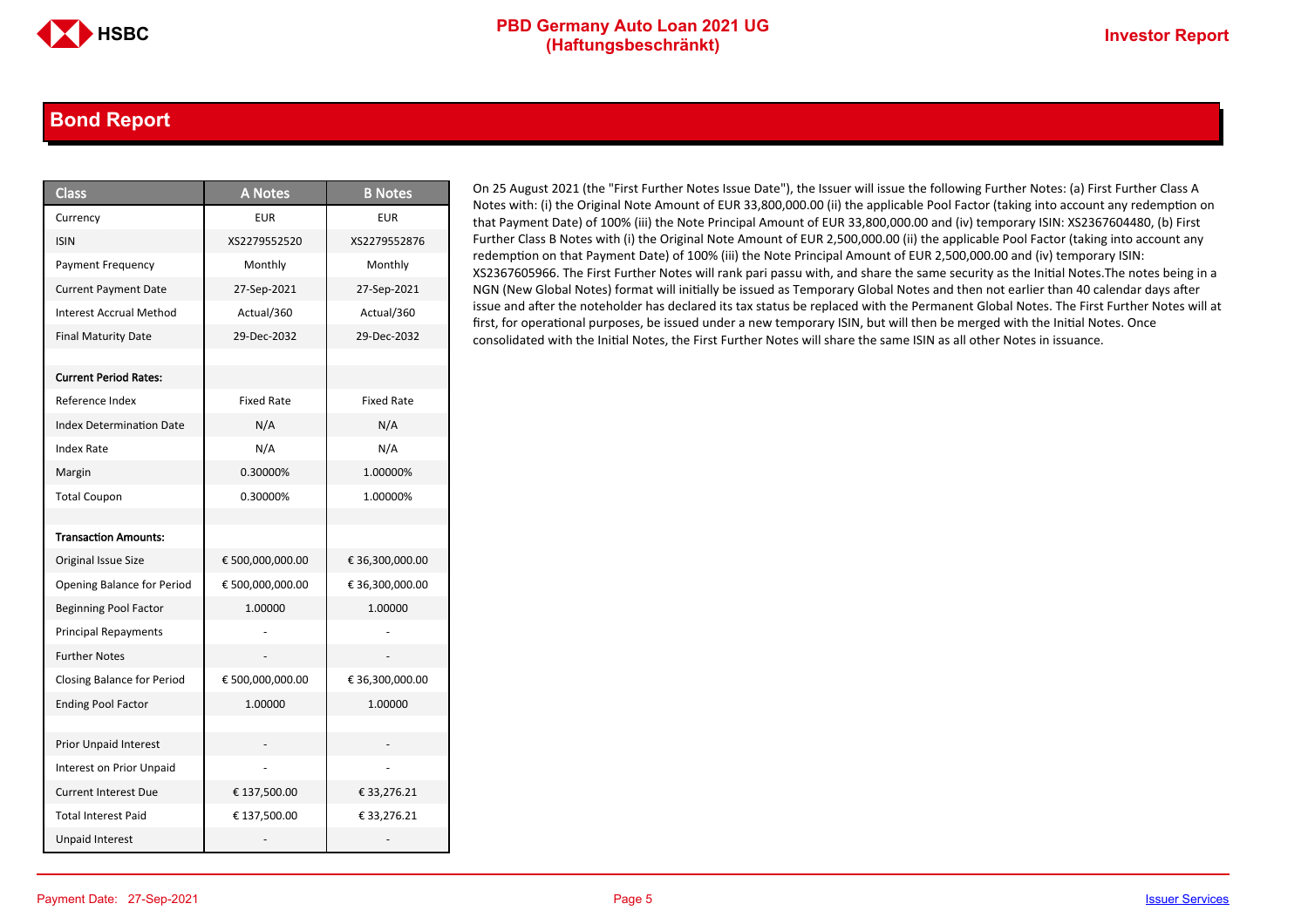

# **PBD Germany Auto Loan 2021 UG**<br>
(Haftungsbeschränkt)<br>
This area of the CHSD CHA (Haftungsbeschränkt)

# <span id="page-5-0"></span>**Bond Ratings**

| <b>Original Ratings</b> | S&P | <b>Fitch</b> | Moody's | <b>DBRS</b> |
|-------------------------|-----|--------------|---------|-------------|
| Class A                 | n/a | AA           | Aa2     | n/a         |
| Class B                 | n/a | n/a          | n/a     | n/a         |

| <b><i>Surrent Ratings</i></b> | 0.91<br>>I≏∃i | <b>Fitch</b> | Moody's | DERS. |
|-------------------------------|---------------|--------------|---------|-------|
| Class A<br>.                  | n/a           | ₩            | Aa2     | n/a   |
| Class B                       | n/a           | n/a          | n/a     | n/a   |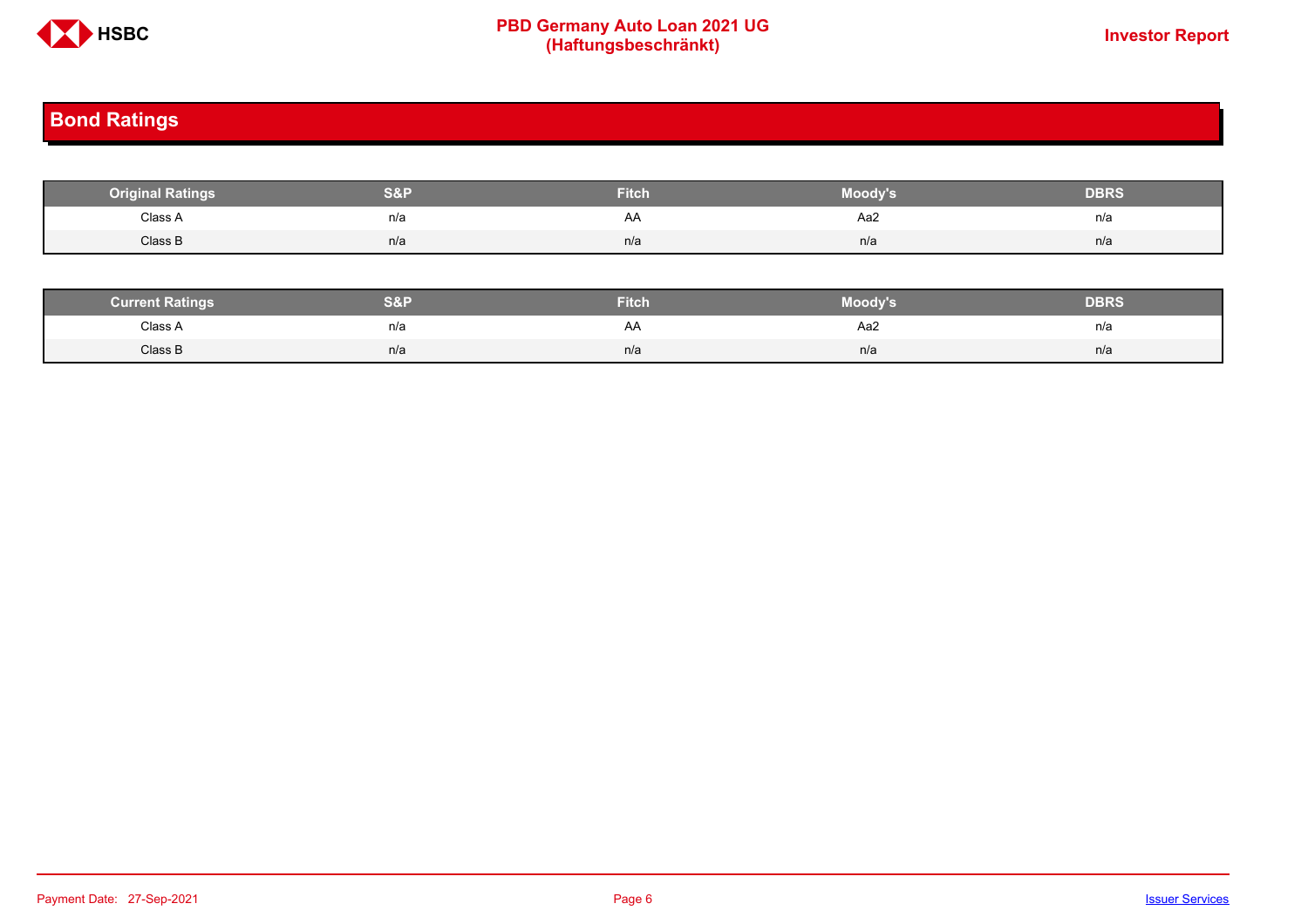

# <span id="page-6-0"></span>**Reserve Account**

| <b>General Reserve Account</b>                 |                |
|------------------------------------------------|----------------|
| <b>Opening Balance</b>                         | € 1,500,000.00 |
| Credits to the General Reserve Account         | € 1,500,000.00 |
| Debits to the General Reserve Account          | € 1,500,000.00 |
| <b>Closing Balance</b>                         | € 1,500,000.00 |
|                                                |                |
| <b>General Reserve Account Required Amount</b> | € 1,500,000.00 |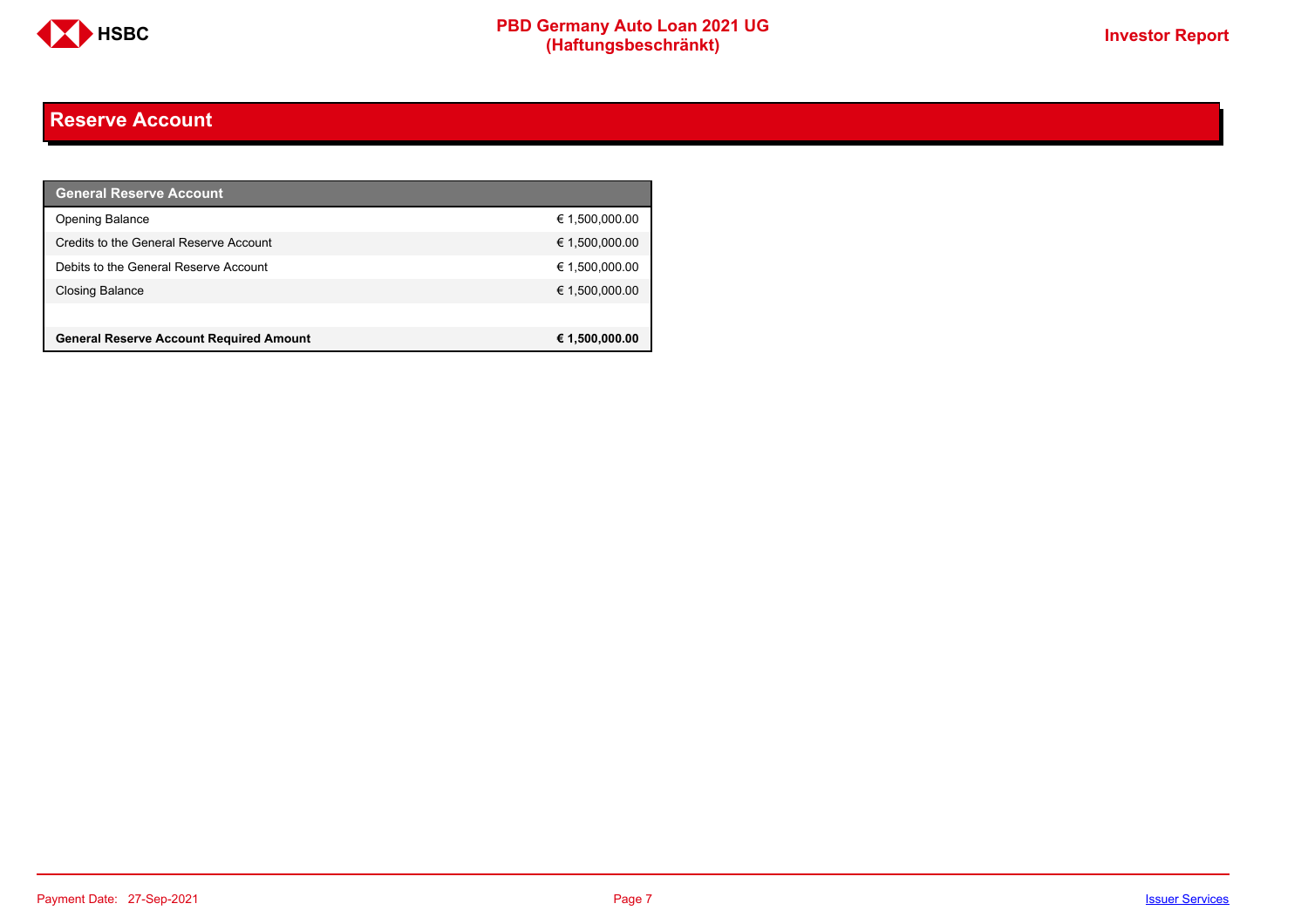

# <span id="page-7-0"></span>**Bank Accounts**

| General Collection Account <b>\</b>       |                 |
|-------------------------------------------|-----------------|
| <b>Opening Balance</b>                    |                 |
| Credits to the General Collection Account | € 15,440,231.00 |
| Debits to the General Collection Account  | € 15,440,231.00 |
| Closing Balance                           |                 |

| <b>Interest Account</b>         |                |
|---------------------------------|----------------|
| <b>Opening Balance</b>          |                |
| Credits to the Interest Account | € 2,718,466.52 |
| Debits to the Interest Account  | € 2,718,466.52 |
| <b>Closing Balance</b>          |                |

| <b>Principal Account</b>         |                 |
|----------------------------------|-----------------|
| <b>Opening Balance</b>           | € 222.05        |
| Credits to the Principal Account | € 14,272,022.18 |
| Debits to the Principal Account  | € 14,272,217.72 |
| <b>Closing Balance</b>           | € 26.51         |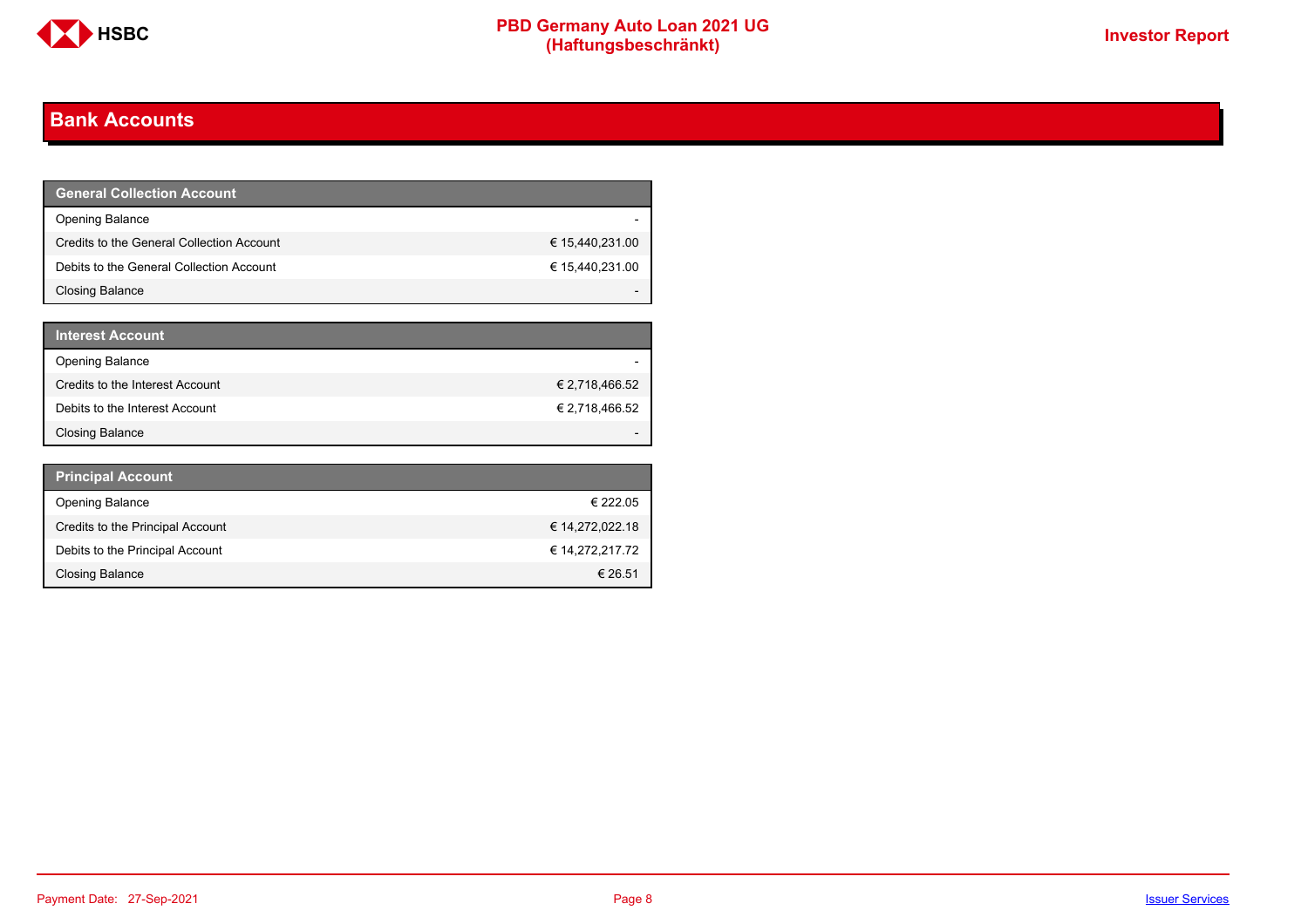

# <span id="page-8-0"></span>**Ledgers**

| <b>Principal Deficiency Ledger</b>         |            |
|--------------------------------------------|------------|
| <b>Opening Balance</b>                     |            |
| Credits to the Principal Deficiency Ledger | €50,257.70 |
| Debits to the Principal Deficiency Ledger  | €50,257.70 |
| <b>Closing Balance</b>                     |            |

| <b>Principal Account Ledger</b>         |                |
|-----------------------------------------|----------------|
| <b>Opening Balance</b>                  | €222.05        |
| Credits to the Principal Account Ledger | €14,272,022.18 |
| Debits to the Principal Account Ledger  | €14,272,217.72 |
| Closing Balance                         | €26.51         |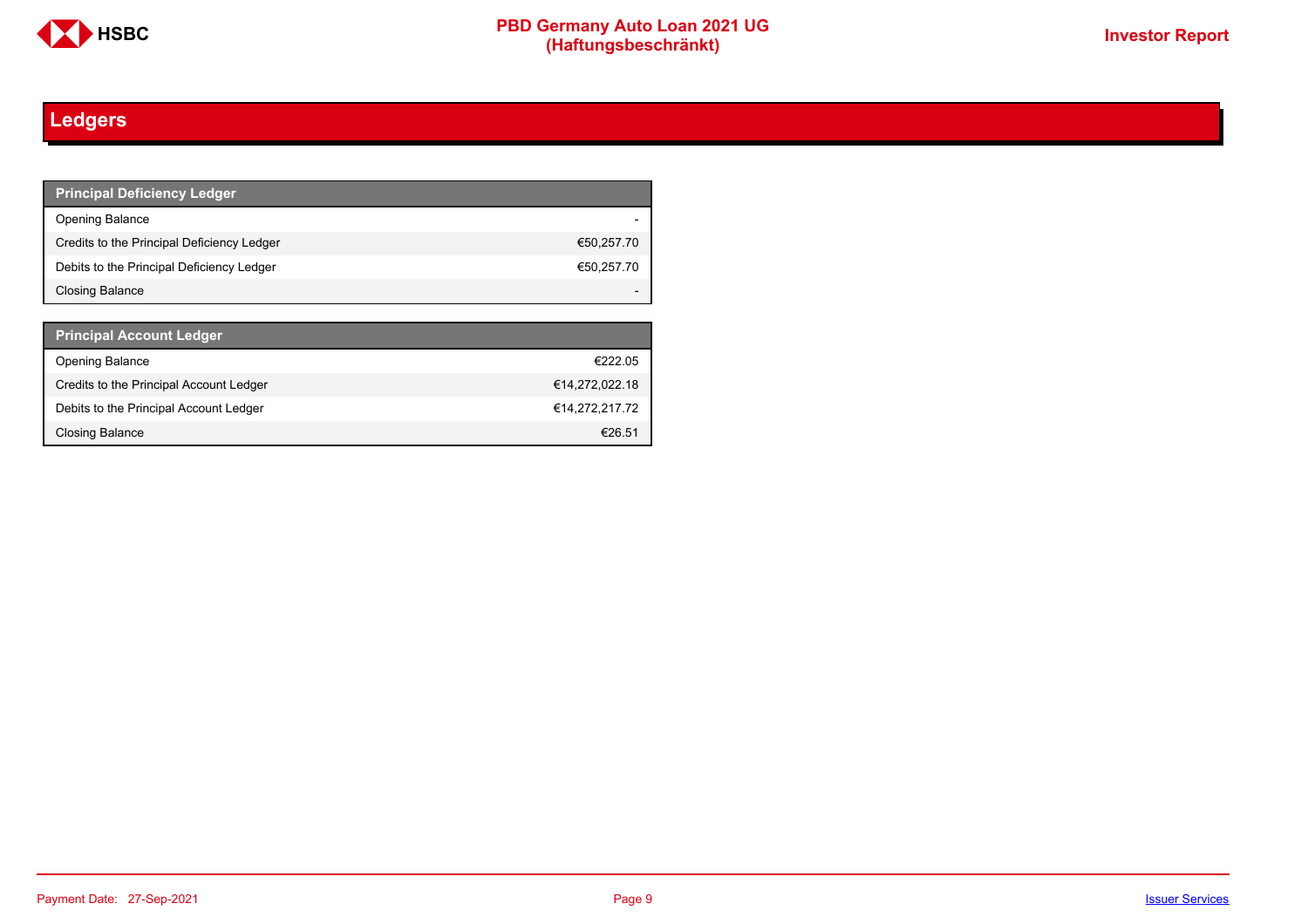

# <span id="page-9-0"></span>**Subordinated Loan**

| <b>Subordinated Loan Details</b> |               |
|----------------------------------|---------------|
| Opening Loan Balance             | €1,500,000.00 |
| Interest Due (fixed 1% p/a)      | €1,375.00     |
| <b>Total Interest Paid</b>       | €1,375.00     |
| <b>Principal Repayments</b>      |               |
| Further Sub Loan                 |               |
| Closing Loan Balance             | €1,500,000.00 |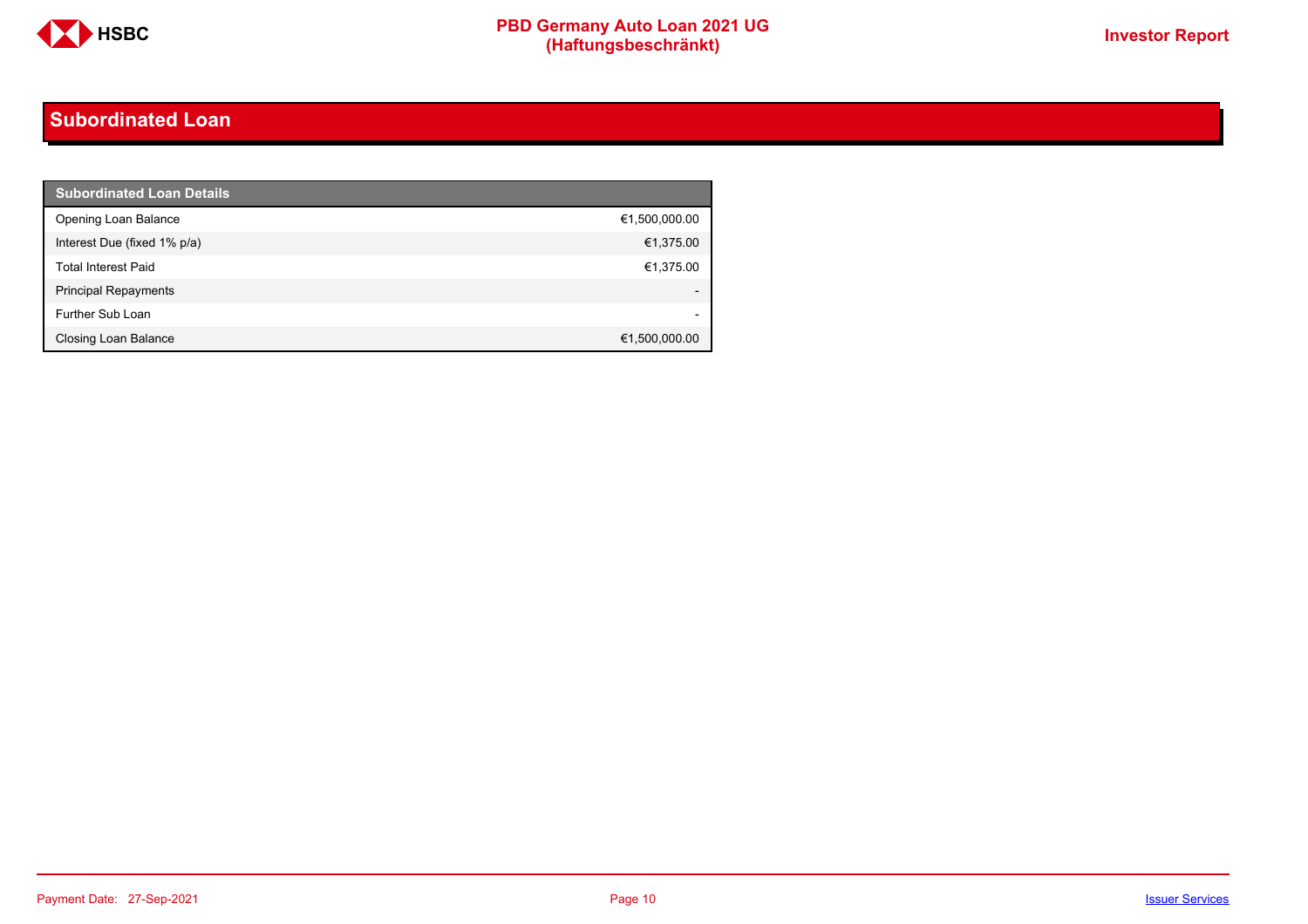

# <span id="page-10-0"></span>**Expenses Report**

| Fee Type                     | <b>Prior Shortfall</b>   | <b>Current Amount Due</b> | <b>Current Amount Paid</b> | <b>Outstanding Shortfall</b> |
|------------------------------|--------------------------|---------------------------|----------------------------|------------------------------|
| Account Bank                 | $\overline{\phantom{a}}$ | €12,605.32                | €12,605.32                 |                              |
| Agent Bank                   | $\overline{\phantom{a}}$ | $\overline{\phantom{a}}$  | $\overline{\phantom{a}}$   | $\overline{\phantom{a}}$     |
| Arranger                     | $\overline{\phantom{a}}$ | $\overline{\phantom{a}}$  | $\overline{\phantom{a}}$   | $\overline{\phantom{a}}$     |
| Auditors                     | $\overline{\phantom{a}}$ | $\overline{\phantom{a}}$  | $\overline{\phantom{a}}$   | $\overline{\phantom{a}}$     |
| Back-Up Servicer             | $\overline{\phantom{a}}$ | $\overline{\phantom{a}}$  | $\overline{\phantom{a}}$   | $\overline{\phantom{a}}$     |
| Back-Up Servicer Facilitator | $\overline{\phantom{a}}$ | $\overline{\phantom{a}}$  | $\overline{\phantom{a}}$   | $\overline{\phantom{a}}$     |
| <b>Calculation Agent</b>     | $\overline{\phantom{a}}$ | $\blacksquare$            | $\overline{\phantom{a}}$   | $\overline{\phantom{a}}$     |
| Corporate Administrator      | $\sim$                   | $\sim$                    | $\overline{\phantom{a}}$   | $\overline{\phantom{a}}$     |
| Data Trustee                 | $\overline{\phantom{a}}$ | $\overline{\phantom{a}}$  | $\overline{\phantom{a}}$   | $\overline{\phantom{a}}$     |
| Legal Advisers               | $\sim$                   | $\sim$                    | $\overline{\phantom{a}}$   | $\overline{\phantom{a}}$     |
| Listing Agent                | $\overline{\phantom{a}}$ | €4,100.00                 | €4,100.00                  | $\overline{\phantom{a}}$     |
| Other Amounts                | $\overline{\phantom{a}}$ | $\overline{\phantom{a}}$  | $\overline{\phantom{a}}$   | $\overline{\phantom{a}}$     |
| Paying Agent                 | $\sim$                   | $\overline{\phantom{a}}$  | $\overline{\phantom{a}}$   | $\overline{\phantom{a}}$     |
| Rating Agencies              | $\overline{\phantom{a}}$ | $\sim$                    | $\sim$                     | $\overline{\phantom{a}}$     |
| Reporting Agent              | $\overline{\phantom{a}}$ | $\overline{\phantom{a}}$  | $\overline{\phantom{a}}$   | $\overline{\phantom{a}}$     |
| Security Trustee             | $\sim$                   | $\sim$                    | $\sim$                     | $\sim$                       |
| Servicer                     | $\overline{\phantom{a}}$ | €134,074.94               | €134,074.94                | $\overline{\phantom{a}}$     |
| Settlement Agent             |                          |                           | $\overline{\phantom{a}}$   |                              |
| Tax                          | $\overline{\phantom{a}}$ | $\overline{\phantom{a}}$  | $\overline{\phantom{a}}$   | $\overline{\phantom{a}}$     |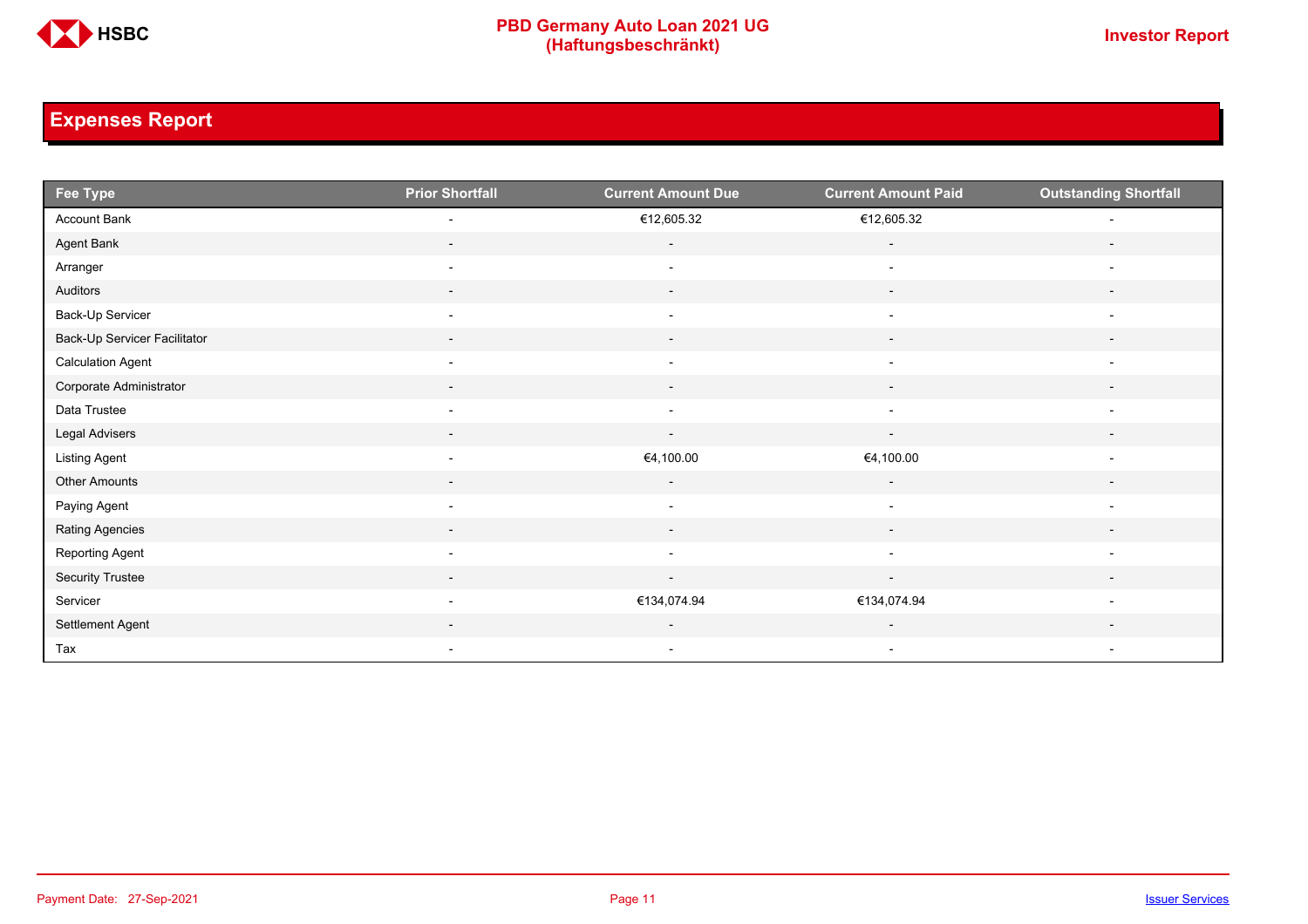

#### C**HSBC PBD Germany Auto Loan 2021 UG (Haftungsbeschränkt) Investor Report**

# <span id="page-11-0"></span>**Available Distribution Amounts**

| <b>Available Collections</b>       |                 |
|------------------------------------|-----------------|
| (a) All cash collections           | € 15,186,838.41 |
| (b) Any Deemed Collections         | € 242,671.55    |
| (c) Any and all Recoveries         | € 10,721.04     |
| <b>Total Available Collections</b> | € 15,440,231.00 |

| <b>Available Interest Collections</b>                              |         |
|--------------------------------------------------------------------|---------|
| The Available Collections less the Available Principal Collections | :466.52 |
|                                                                    | ، م ۱   |

| <b>Available Interest Amount</b>                                                 |                |
|----------------------------------------------------------------------------------|----------------|
| (a) The Available Interest Collections                                           | € 1,218,466.52 |
| (b) The amount standing to the credit of the General Reserve Account             | € 1,500,000.00 |
| (c) Any interest earned (if any) in respect of the Accounts                      |                |
| (d) With respect to the First Payment Date, The issue price of the Class A Notes |                |
| <b>Total Available Interest Amount</b>                                           | € 2,718,466.52 |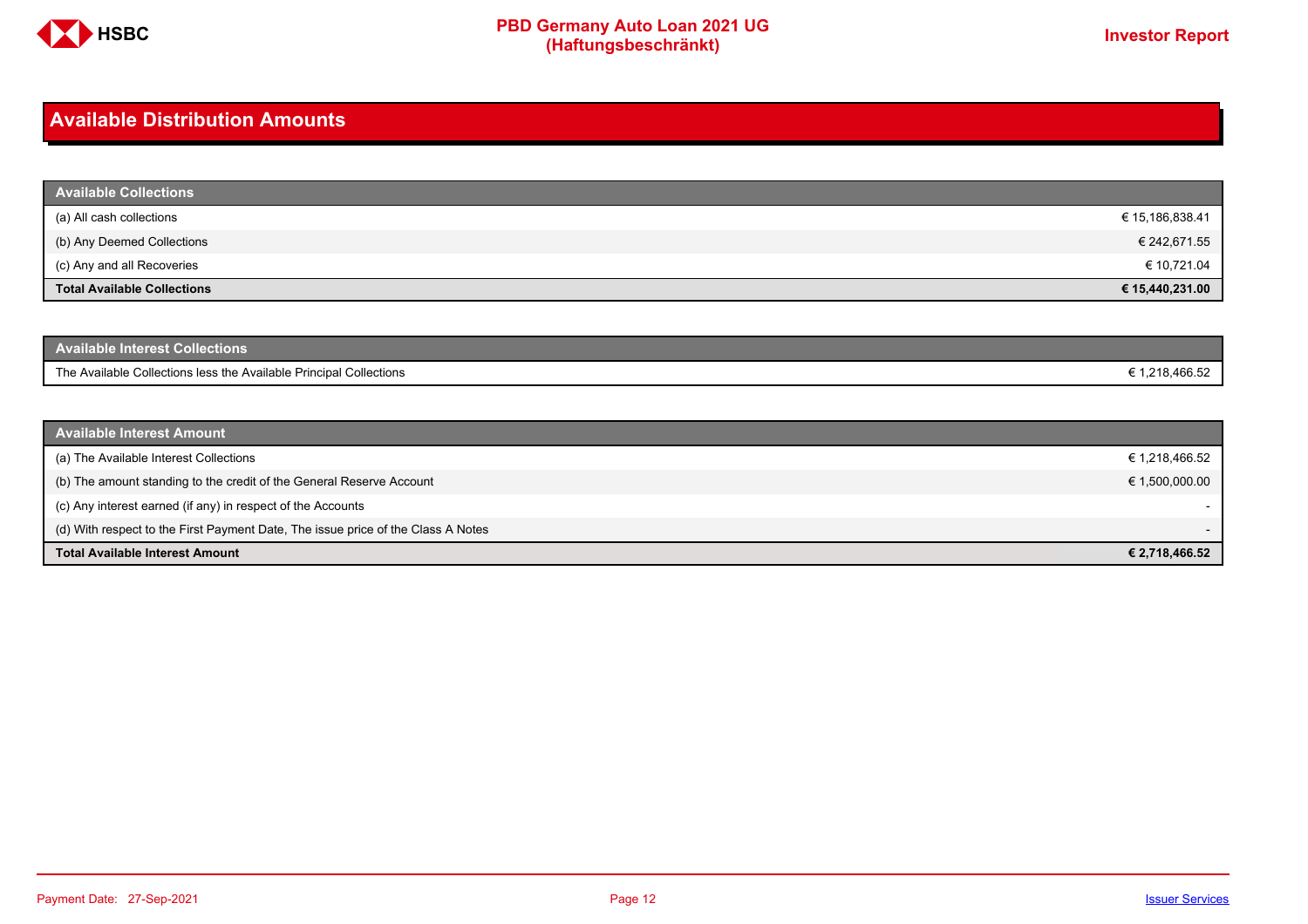

# <span id="page-12-0"></span>**Pre-Enforcement Priority of Payments**

| <b>Interest Priority of Payments</b>                                                                                                   | <b>Amounts Paid</b> | <b>Available Funds</b> |
|----------------------------------------------------------------------------------------------------------------------------------------|---------------------|------------------------|
|                                                                                                                                        |                     | € 2,718,466.52         |
| (a) first, to pay the Issuer Expenses and any Issuer Expenses Arrears                                                                  | € 150.780.26        | € 2,567,686.26         |
| (b) second, to pay, pari passu and on a pro rata basis, the Class A Notes Interest Amount                                              | € 137.500.00        | € 2,430,186.26         |
| (c) third, to transfer to the General Reserve Account for the balance to be equal to the Reserve Required Amount                       | € 1,500,000.00      | € 930,186.26           |
| (d) fourth, transfer to the Principal Account to reduce any Principal Deficiency Ledger to zero                                        | € 50.257.70         | € 879.928.56           |
| (e) fifth, to pay, pari passu and on a pro rata basis, the Class B Notes Interest Amount and Class B Interest Arrears                  | € 33.276.21         | € 846,652.35           |
| (f) sixth, to pay the Subordinated Loan Provider, first, Interest, and thereafter Principal (General Reserve Required Decrease Amount) | € 1.375.00          | € 845.277.35           |
| (g) seventh, to pay the remaining Available Interest Amount to the Seller                                                              | € 845.277.35        |                        |
| <b>Total Distribution Amount</b>                                                                                                       | € 2,718,466.52      |                        |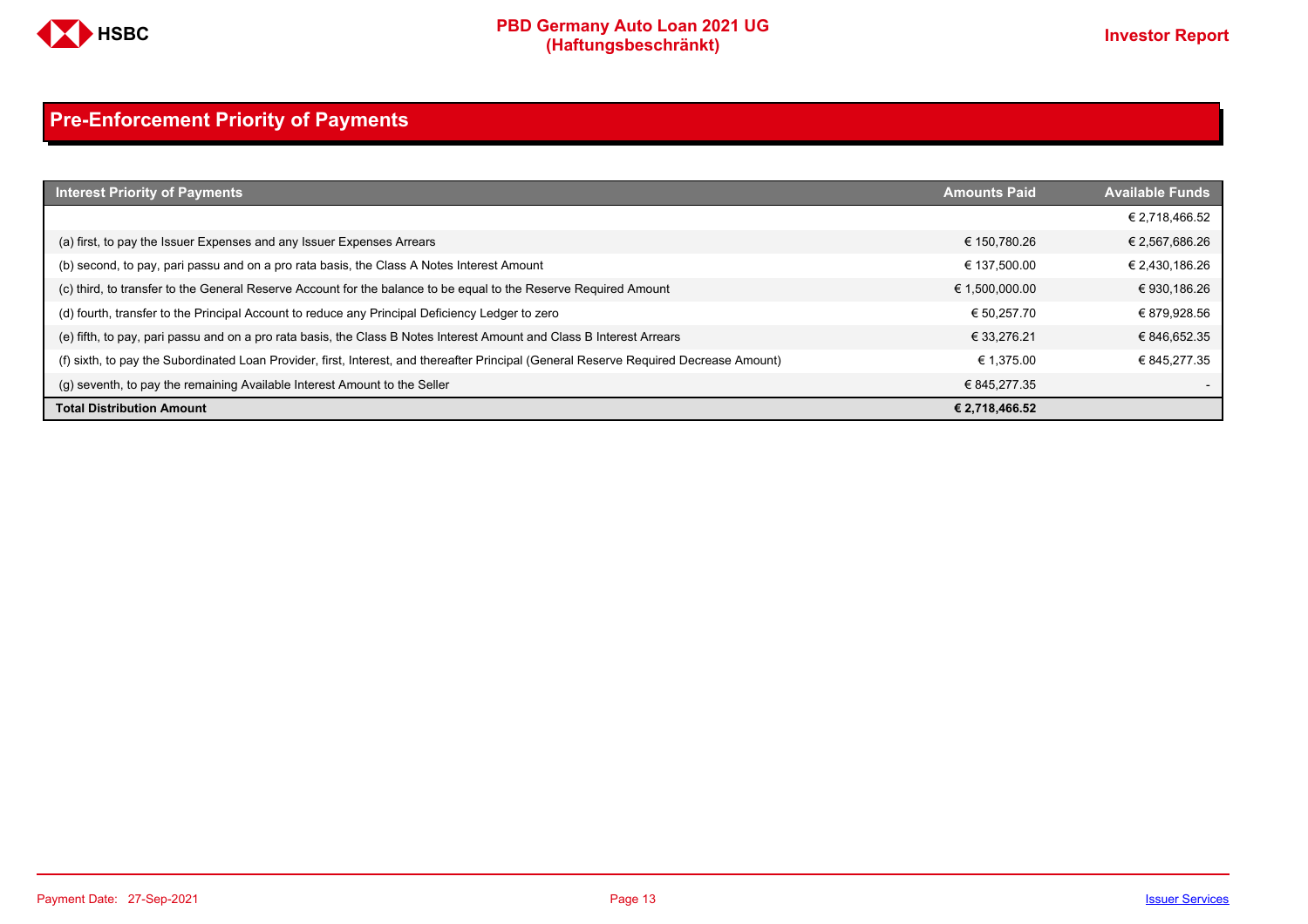

# <span id="page-13-0"></span>**Available Distribution Amounts**

| <b>Available Principal Collections</b>                           |                 |
|------------------------------------------------------------------|-----------------|
| (a) Scheduled Principal                                          | € 11,391,434.53 |
| (b) Unscheduled Principal                                        | € 2,586,014.68  |
| (c) Deemed Collections less Deemed Collection Interest Component | € 244,315.27    |
| <b>Total Available Principal Collections</b>                     | € 14,221,764.48 |

| <b>Available Principal Amount</b>                                                    |                 |
|--------------------------------------------------------------------------------------|-----------------|
| (a) All Principal Collections                                                        | € 14,221,764.48 |
| (b) The remaining balance standing to the credit of the Principal Account (if any)   | € 222.05        |
| (c) all amounts to be transferred from the Interest Account to the Principal Account | € 50,257.70     |
| (d) The Further Notes Amount                                                         |                 |
| (e) Any amounts credited to the Principal Account Ledger                             |                 |
| <b>Total Available Principal Amount</b>                                              | € 14,272,244.23 |

| <b>Maximum Receivables Purchase Amount</b>                                               |                  |
|------------------------------------------------------------------------------------------|------------------|
| (a) the difference between:                                                              |                  |
| (i) The Aggegate Outstanding Note Principal Amount                                       | € 536,300,000.00 |
| minus                                                                                    |                  |
| (ii) the Aggregate Outstanding Principal Amount on the last day of the Collection Period | € 522,027,755.77 |
| (b) The Available Principal Amount, less Additional Purchased Receivables                | € 14.272.244.23  |
| Maximum Receivables Purchase Amount (the lesser of (a) and (b) above)                    | € 14,272,244.23  |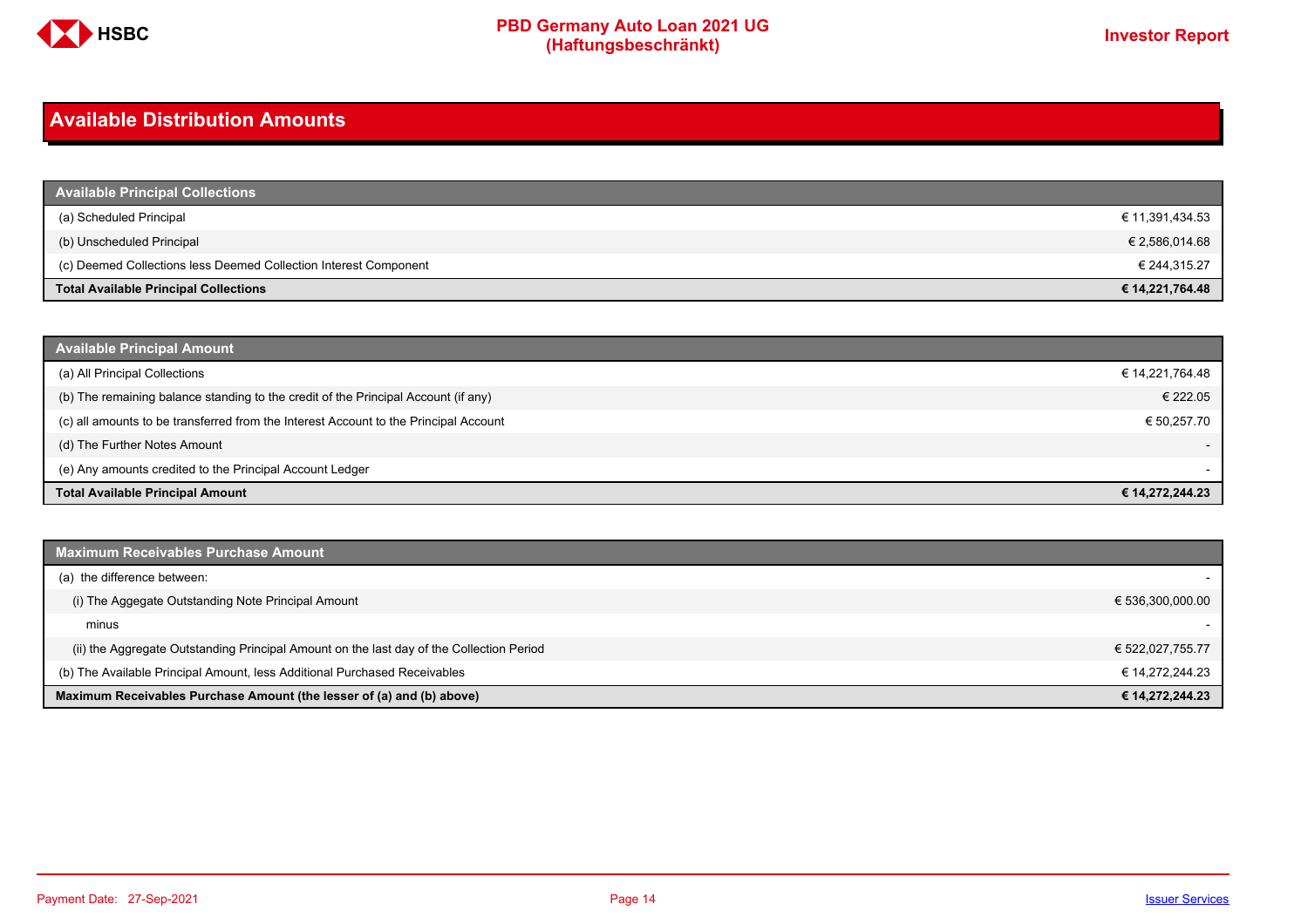

# <span id="page-14-0"></span>**Pre-Enforcement Priority of Payments**

| <b>Principal Priority of Payments</b>                                                                               | <b>Amounts Paid</b>      | <b>Available Funds</b> |
|---------------------------------------------------------------------------------------------------------------------|--------------------------|------------------------|
|                                                                                                                     |                          | € 14,272,244.23        |
| (a) first, to pay the Seller the Principal Component Purchase Price                                                 | € 14.272.217.72          | € 26.51                |
| (b) second, during the Revolving Period, to pay any amounts up to the Maximum Principal Account Ledger Amount       | € 26.51                  |                        |
| (c) third, on each Payment Date, to pay, pari passu and on a pro rata basis, the Class A Notes Amortisation Amount  |                          |                        |
| (d) fourth, on each Payment Date, to pay, pari passu and on a pro rata basis, the Class B Notes Amortisation Amount | $\overline{\phantom{0}}$ |                        |
| <b>Total Distribution Amount</b>                                                                                    | € 14,272,244.23          |                        |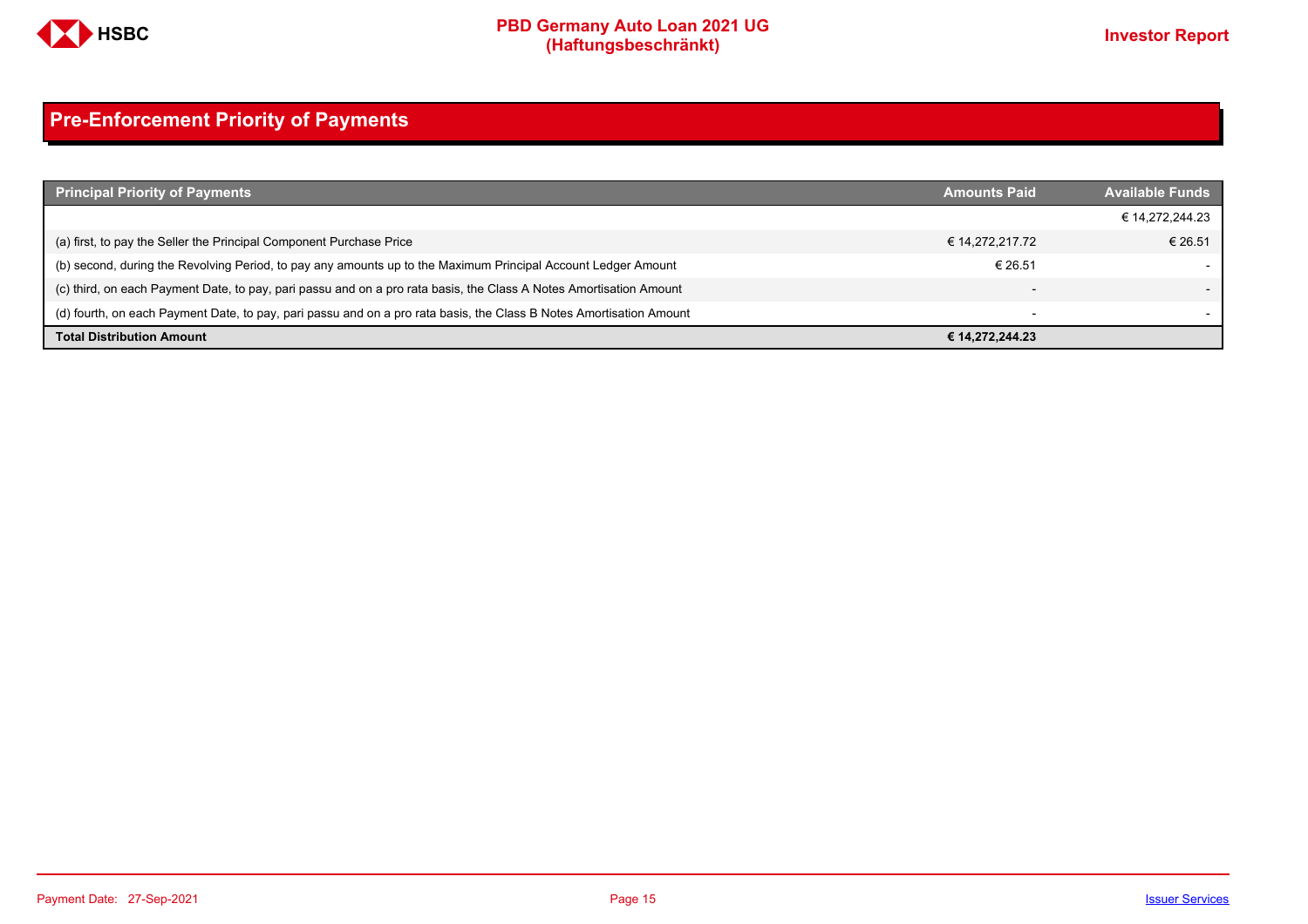

# <span id="page-15-0"></span>**Triggers & Events**

| <b>Transaction Events Summary</b> |    |
|-----------------------------------|----|
|                                   |    |
| Seller Event                      | No |
|                                   |    |
| Servicer Termination Event        | No |
|                                   |    |
| <b>Notification Event</b>         | No |
|                                   |    |
| <b>Issuer Event of Default</b>    | No |
|                                   |    |
| <b>Amortisation Event</b>         | No |
|                                   |    |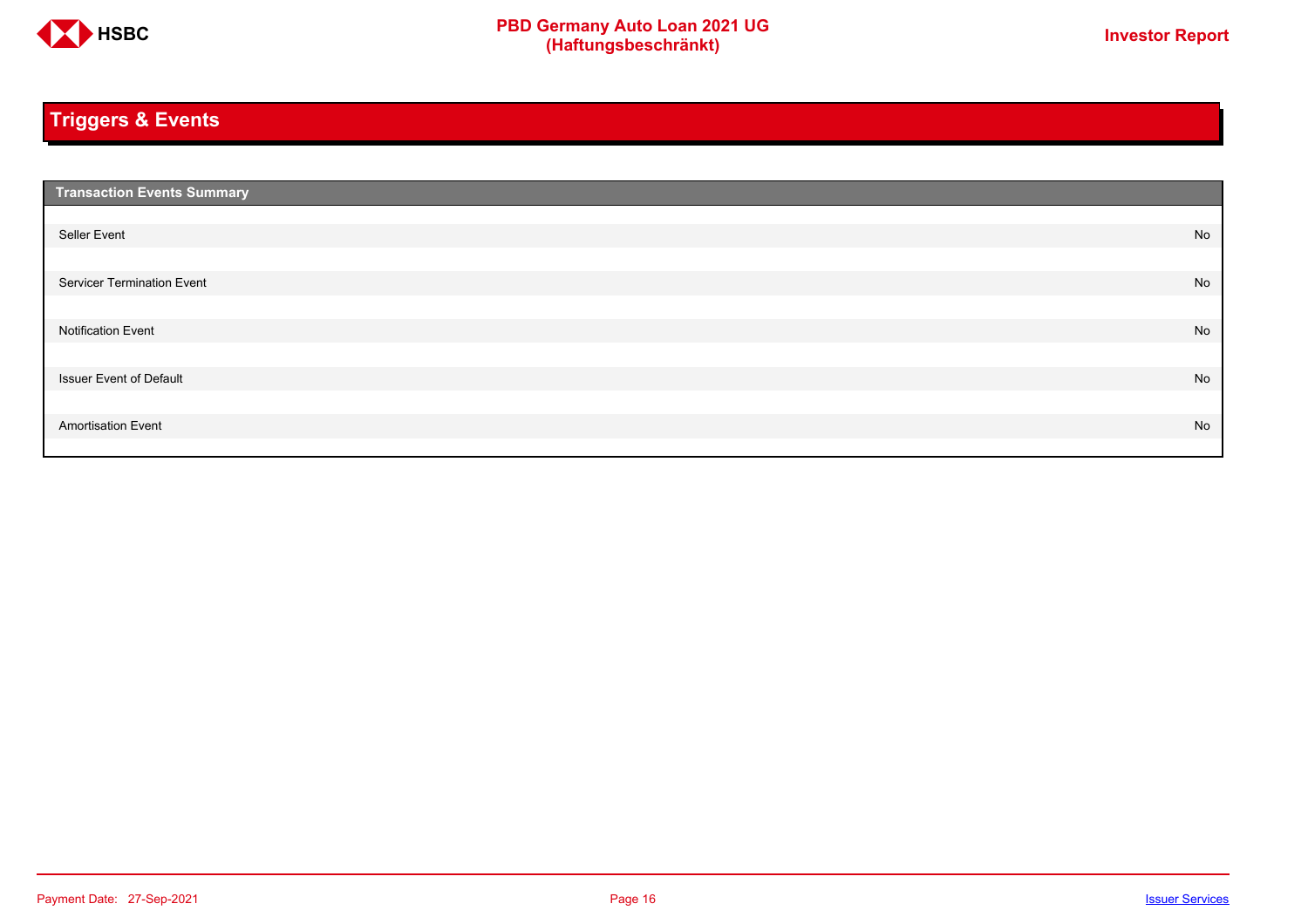

# <span id="page-16-0"></span>**Counterparty Ratings**

|                               |                          |        |         | <b>Long Term</b> |               |         | <b>Short Term</b> |               |
|-------------------------------|--------------------------|--------|---------|------------------|---------------|---------|-------------------|---------------|
| <b>Counterparty</b>           | <b>Counterparty Role</b> | Agency | Trigger | <b>Rating</b>    | <b>Status</b> | Trigger | Rating            | <b>Status</b> |
| Elavon Financial Services DAC | <b>Account Bank</b>      | Fitch  |         | AA-              | <b>Pass</b>   |         | $F1+$             | <b>Pass</b>   |
| Elavon Financial Services DAC | <b>Account Bank</b>      | Moodys | A2      | АаЗ              | <b>Pass</b>   | $P-1$   | $P-1$             | Pass          |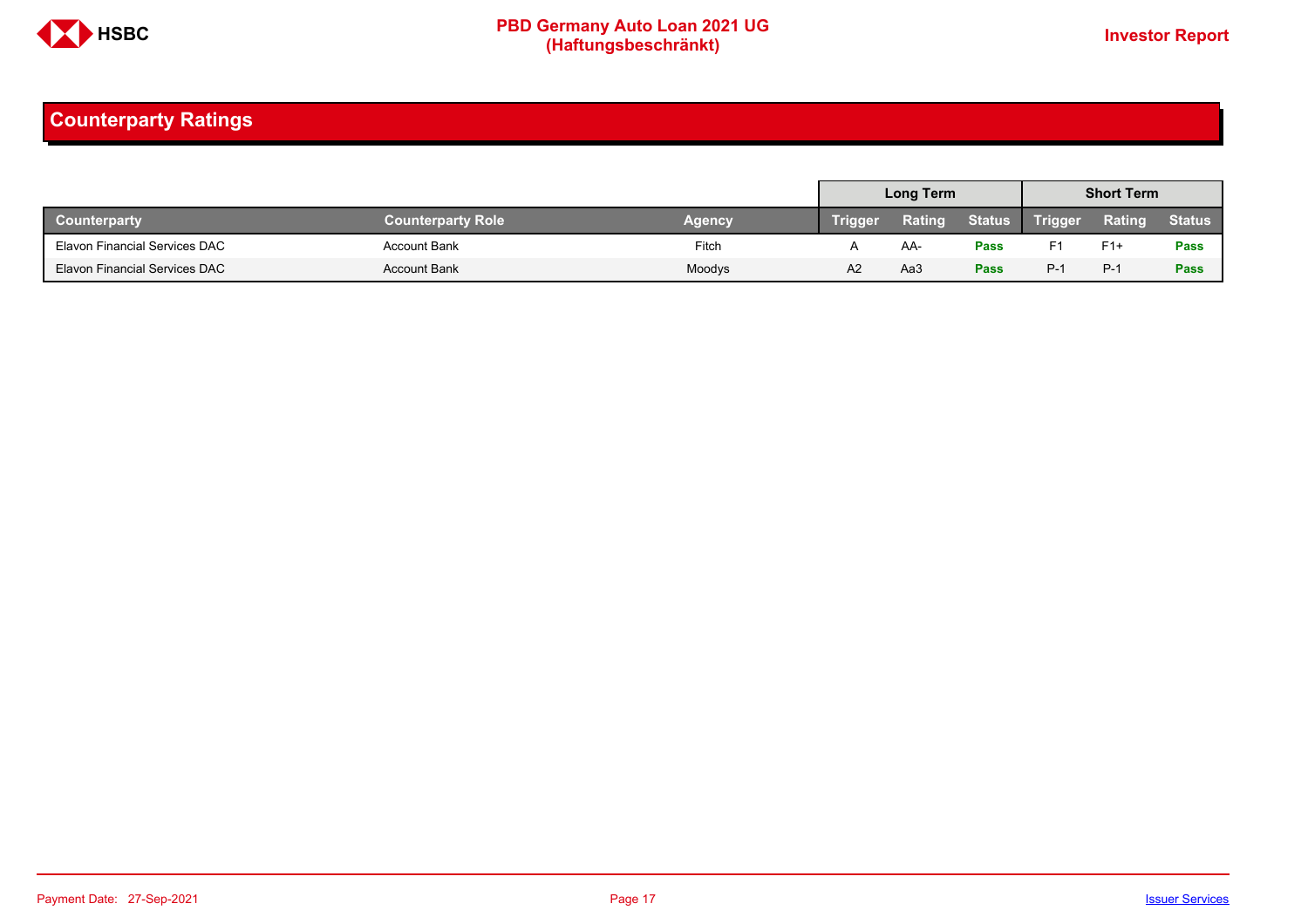

# **PBD Germany Auto Loan 2021 UG**<br>
(Haftungsbeschränkt)<br>
This area of the CHSD CHA (Haftungsbeschränkt)

# <span id="page-17-0"></span>**Portfolio Summary**

| Portfolio Statistics - Performing Receivables |               |
|-----------------------------------------------|---------------|
| Top 1 Customer                                | 0.03%         |
| Top 10 Customers                              | 0.24%         |
| Top 20 Customers                              | 0.44%         |
| Average Balance per Customer                  | €1,130,671.22 |
| Weighted Average Discounted Interest Rate     | 3.34%         |
| Weighted Average OLTV                         | 84.17%        |
| Weighted Average Original Term (Months)       | 49.91         |
| Weighted Average RemainingTerm (Months)       | 33.78         |
| Weighted Average Seasoning (Months)           | 16.13         |
| <b>Balloon Amount</b>                         | 39.92%        |

| <b>Loan Portfolio</b>                                                |                              |                  |
|----------------------------------------------------------------------|------------------------------|------------------|
| Principal Opening Balance of performing and delinquent receivables : | Principal                    | € 536,299,777.95 |
|                                                                      | <b>Number of Contracts</b>   | 47,070           |
| <b>Principal Receipts:</b>                                           | <b>Principal Scheduled</b>   | € 11,388,937.02  |
|                                                                      | <b>Principal Unscheduled</b> | € 2,586,014.68   |
| Principal Opening Balance of repurchased receivables:                | Principal                    | € 246,812.78     |
|                                                                      | <b>Number of Contracts</b>   | 602              |
| Losses (default amount):                                             | Principal                    | € 50,257.70      |
|                                                                      | <b>Number of Contracts</b>   | $\overline{4}$   |
| Principal Closing Balance:                                           | Principal                    | € 522,027,755.77 |
|                                                                      | <b>Number of Contracts</b>   | 46,468           |
| <b>Additional Receivables:</b>                                       | Principal                    | 14,272,217.72    |
|                                                                      | <b>Number of Contracts</b>   | 985              |
| Principal Closing Balance plus Additional Receivables                | Principal                    | 536,299,973.49   |
|                                                                      | <b>Number of Contracts</b>   | 47,453           |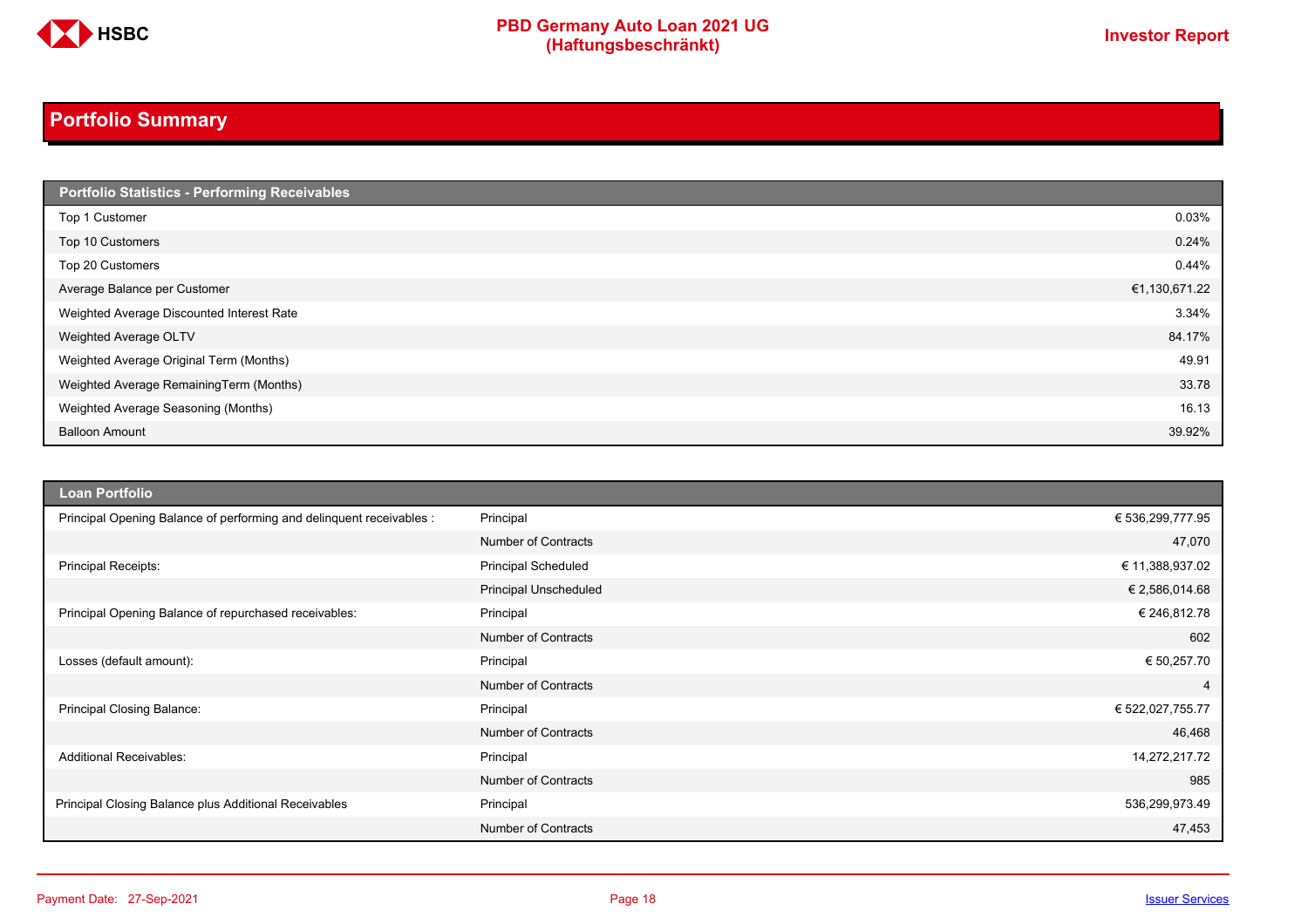

# **Portfolio Summary**

| <b>Performance Summary - Defaulted Receivables</b> | <b>Total</b> |
|----------------------------------------------------|--------------|
| <b>Current Defaulted Receivables</b>               | € 50,257.70  |
| Number of current Defaulted Receivables            | 4            |
| <b>Cumulative Defaulted Receivables</b>            | € 241,648.10 |
| Number of Cumulative Defaulted Receivables         | 21           |
| <b>Current Recoveries</b>                          | € 10,721.04  |
| Number of Current Recoveries                       | 6            |
| <b>Cumulative Recoveries</b>                       | € 123,333.40 |
| Number of Cumulative Recoveries                    | 14           |
| Net Cumulative Losses under Defaulted Receivables  | € 118,314.70 |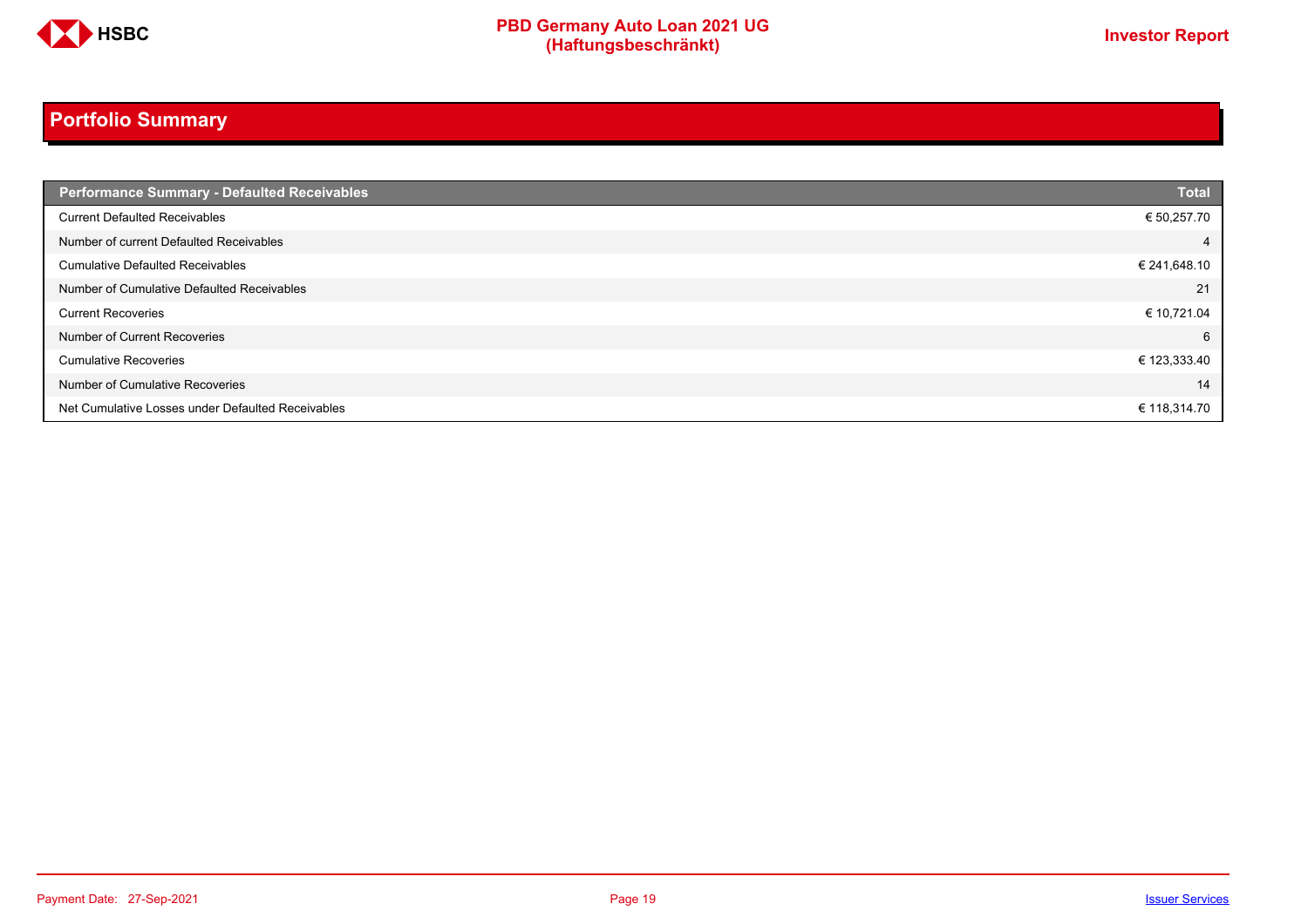

# **Portfolio Summary**

| <b>Performance Summary - Loan Performance</b> | <b>Trigger Breached</b> | <b>Trigger</b>           | <b>Current Month</b> |
|-----------------------------------------------|-------------------------|--------------------------|----------------------|
| <b>Performance Ratios:</b>                    |                         |                          |                      |
| Constant Prepayment Rate (CPR)                |                         | $\overline{\phantom{0}}$ | 5.75%                |
| <b>Cumulative Default Ratio</b>               | N                       | 2.00%                    |                      |
| Average Delinquency Ratio                     | N                       | 4.00%                    | $0.88\%$             |
| <b>Principal Deficiency Shortfall</b>         |                         | $\overline{\phantom{0}}$ |                      |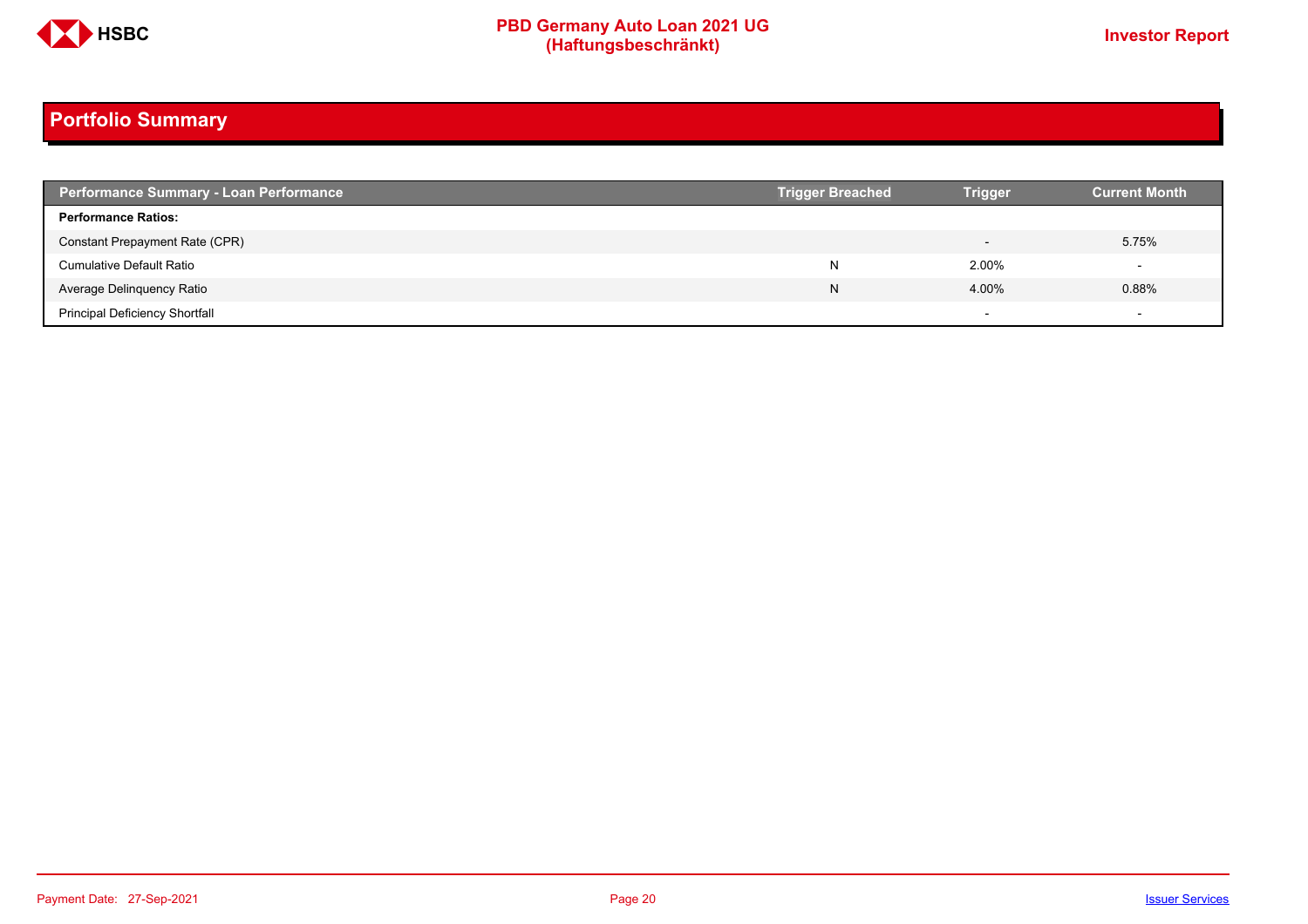

# <span id="page-20-0"></span>**Portfolio Concentration**

| <b>Concentration Limits</b>                                                                                                                                                                                                                                                                                                                                                                                                              | <b>Limit</b> | <b>Breached?</b> | <b>Actual</b><br>Amount | % of Total |
|------------------------------------------------------------------------------------------------------------------------------------------------------------------------------------------------------------------------------------------------------------------------------------------------------------------------------------------------------------------------------------------------------------------------------------------|--------------|------------------|-------------------------|------------|
| (a) the aggregate Outstanding Principal Amount of all Purchased Receivables that are Performing Receivables - as of such Subsequent<br>Purchase Date and taking into account all Additional Receivables to be purchased on such Subsequent Purchase Date:                                                                                                                                                                                |              |                  |                         |            |
| (i) which derive from Auto Loan Contracts in respect of Balloon Loans entered into with a Commercial Debtor does not exceed 35% of the                                                                                                                                                                                                                                                                                                   |              |                  |                         |            |
| aggregate Outstanding Principal Amount of all Purchased Receivables that are Performing Receivables, taking into account those Additional<br><b>Receivables</b>                                                                                                                                                                                                                                                                          | 35%          | N                | €152,320,175.92         | 28.40%     |
| (ii) which derive from Auto Loan Contracts entered into with a Commercial Debtor does not exceed 45% of the aggregate Outstanding<br>Principal Amount of all Purchased Receivables that are Performing Receivables, taking into account those Additional Receivables                                                                                                                                                                     | 45%          | N.               | €223,029,479.06         | 41.59%     |
|                                                                                                                                                                                                                                                                                                                                                                                                                                          |              |                  |                         |            |
| (iii) which derive from Auto Loan Contracts in respect of Balloon Loans does not exceed 85% of the aggregate Outstanding Principal<br>Amount of all Purchased Receivables that are Performing Receivables, taking into account those Additional Receivables                                                                                                                                                                              | 85%          | N                | €388.577.323.21         | 72.46%     |
|                                                                                                                                                                                                                                                                                                                                                                                                                                          |              |                  |                         |            |
| (iv) which derive from Auto Loan Contracts entered into to purchase Used Cars does not exceed 35% of the aggregate Outstanding<br>Principal Amount of all Purchased Receivables that are Performing Receivables, taking into account those Additional Receivables; and                                                                                                                                                                   | 35%          | N                | €183.716.550.96         | 34.26%     |
|                                                                                                                                                                                                                                                                                                                                                                                                                                          |              |                  |                         |            |
| (v) which are owed by the same Debtor does not exceed 0.05% of the aggregate Outstanding Principal Amount of all Purchased<br>Receivables that are Performing Receivables, taking into account those Additional Receivables                                                                                                                                                                                                              | 0.05%        | N                | €155.910.55             | 0.03%      |
|                                                                                                                                                                                                                                                                                                                                                                                                                                          |              |                  |                         |            |
| (b) the aggregate of the Balloon Amounts in respect of all Purchased Receivables that are Performing Receivables as of such date, taking into<br>account all Additional Receivables to be purchased on such Subsequent Purchase Date, is less than 60% of the aggregate Outstanding<br>Principal Amount of all Purchased Receivables that are Performing Receivables, taking into account those Additional Receivables                   | 60%          | N                | €214,094,594.43         | 39.92%     |
|                                                                                                                                                                                                                                                                                                                                                                                                                                          |              |                  |                         |            |
| (c) the average remaining term of the Auto Loan Contracts from which the Performing Receivables that are Performing Receivables arise.<br>taking into account all Additional Receivables to be purchased on such Subsequent Purchase Date, weighted by the Outstanding Principal<br>Amount of the Performing Receivables that are Performing Receivables, taking into account those Additional Receivables, does not exceed 46<br>months | 46           | N                | 33.78                   |            |
|                                                                                                                                                                                                                                                                                                                                                                                                                                          |              |                  |                         |            |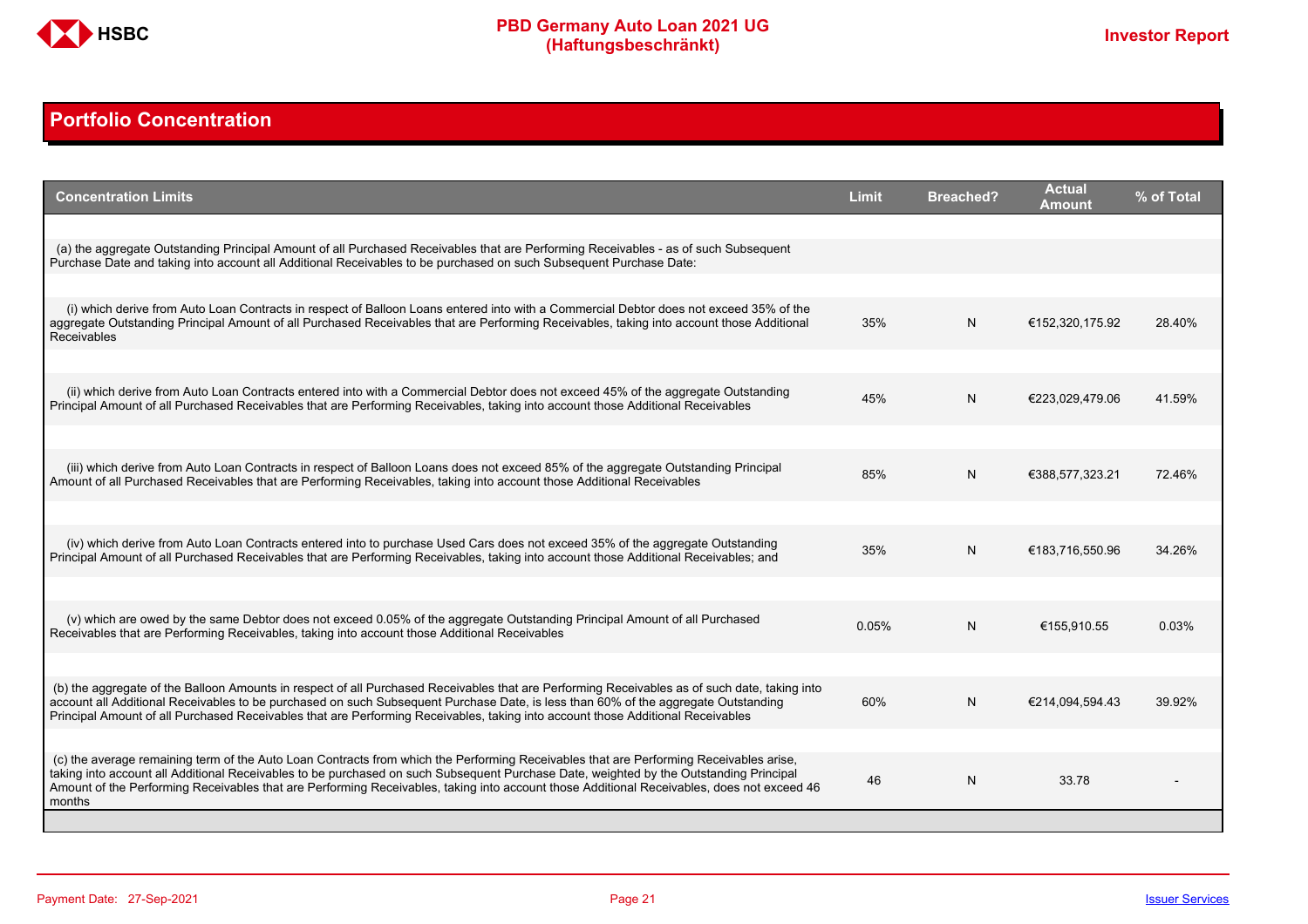

# <span id="page-21-0"></span>**Balance Sheet**

| <b>Assets</b>                            |                          | <b>Liabilities</b>                  |                 |
|------------------------------------------|--------------------------|-------------------------------------|-----------------|
| <b>Principal Outstanding Balance</b>     |                          | <b>Principal Amount Outstanding</b> |                 |
| <b>Performing Receivables</b>            | €522,027,755.77          | Class A Notes                       | €500,000,000.00 |
| <b>Additional Receivables</b>            | €14,272,217.72           | Class B Notes                       | €36,300,000.00  |
| <b>Net Outstanding Receivable Amount</b> | €536,299,973.49          | <b>Notes</b>                        | €536,300,000.00 |
|                                          |                          |                                     |                 |
| Reserves                                 |                          | Liabilities                         |                 |
| General Reserve Account                  | €1,500,000.00            | <b>General Reserve Liability</b>    | €1,500,000.00   |
| <b>General Collection Account</b>        | $\overline{\phantom{a}}$ | <b>General Collection Liability</b> |                 |
| Interest Account                         | $\overline{\phantom{a}}$ | Interest Account                    |                 |
| Principal Account                        | €26.51                   |                                     |                 |
| <b>Total Assets</b>                      | €537,800,000.00          | <b>Principal Account Ledger</b>     | €537,800,000.00 |

| <b>Liabilities</b>                  |                 |
|-------------------------------------|-----------------|
| <b>Principal Amount Outstanding</b> |                 |
| Class A Notes                       | €500,000,000.00 |
| Class B Notes                       | €36,300,000.00  |
| <b>Notes</b>                        | €536,300,000.00 |
|                                     |                 |
| <b>Liabilities</b>                  |                 |
| <b>General Reserve Liability</b>    | €1,500,000.00   |
| <b>General Collection Liability</b> | ٠               |
| <b>Interest Account</b>             |                 |
|                                     |                 |
| <b>Principal Account Ledger</b>     | €537,800,000.00 |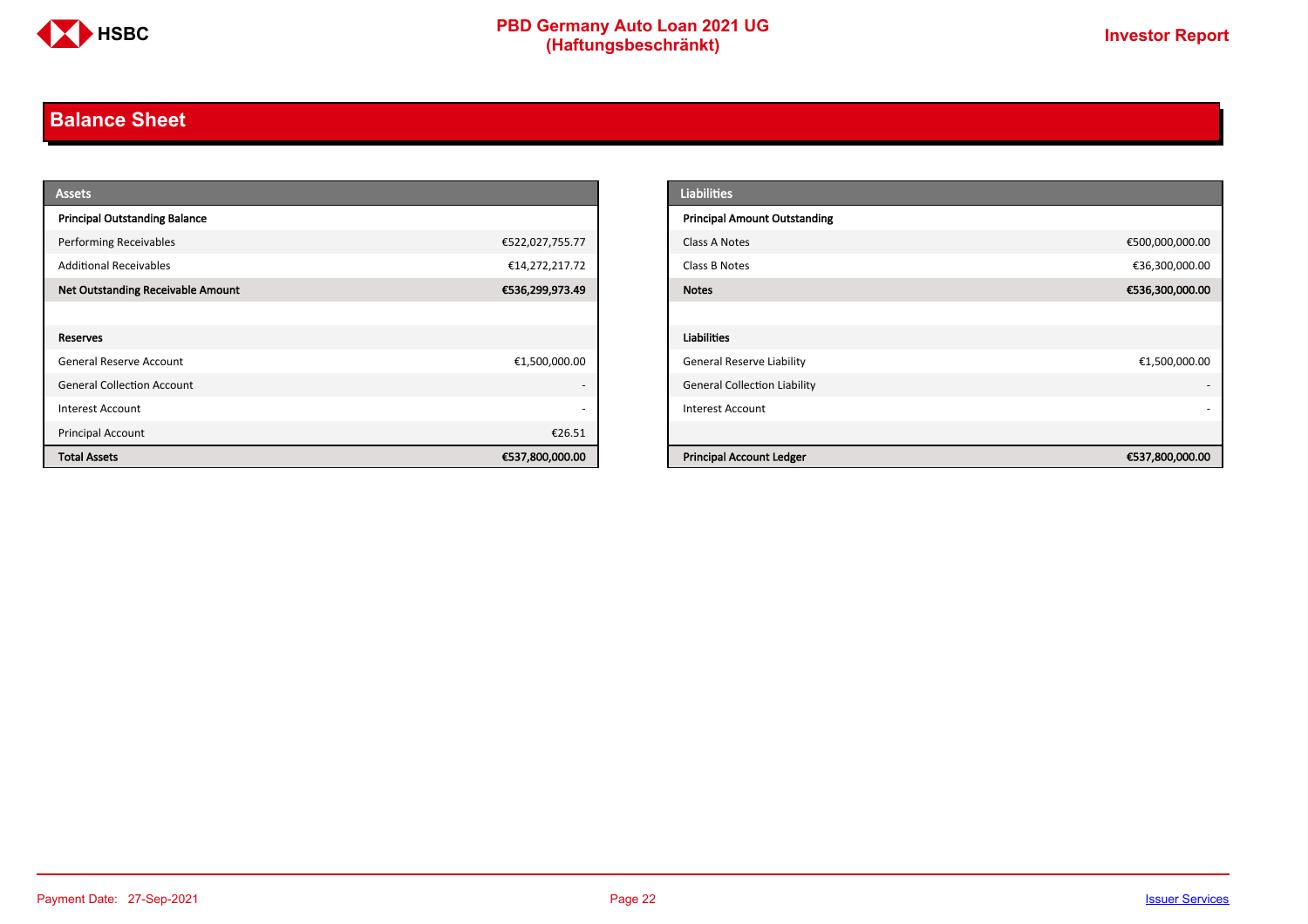

| <b>Delinguent Receivables</b> | <b>Total Current Principal Balance</b> | % Total Current Balance | <b>Number of Loans</b> | % Number of Loans |
|-------------------------------|----------------------------------------|-------------------------|------------------------|-------------------|
| $0 < 30$ days                 | € 535,173,003.09                       | 99.79%                  | 47,323                 | 99.77%            |
| $30 < 60$ days                | € 740.362.85                           | 0.14%                   | 72                     | 0.15%             |
| $60 < 90$ days                | € 270.250.60                           | 0.05%                   | 26                     | 0.05%             |
| $90 < 120$ days               | € 71.494.30                            | 0.01%                   |                        | 0.02%             |
| 120 < 150 days                | €44.862.65                             | 0.01%                   |                        | 0.01%             |
| <b>Grand Total</b>            | € 536,299,973.49                       | 100.00%                 | 47,432                 | 100.00%           |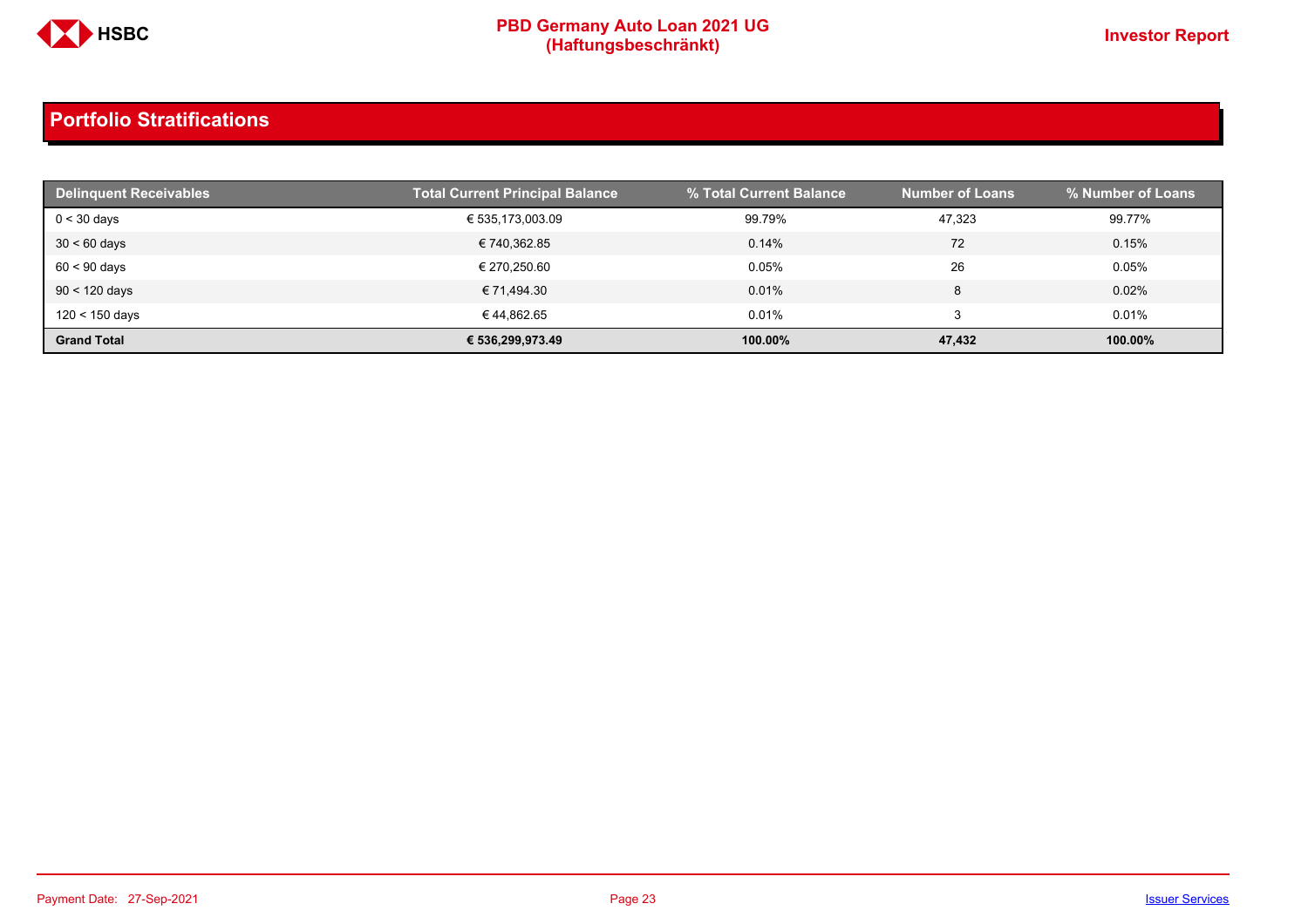

| <b>Vehicle Type</b> | <b>Total Current Principal Balance</b> |            | <b>Number of Loans</b> | % Number of Loans |
|---------------------|----------------------------------------|------------|------------------------|-------------------|
| <b>New</b>          | € 352,583,422.53                       | 65.74%     | 24,007                 | 50.61%            |
| Used                | € 183,716,550.96                       | 34.26%     | 23.425                 | 49.39%            |
| <b>Grand Total</b>  | € 536,299,973.49                       | $100.00\%$ | 47,432                 | 100.00%           |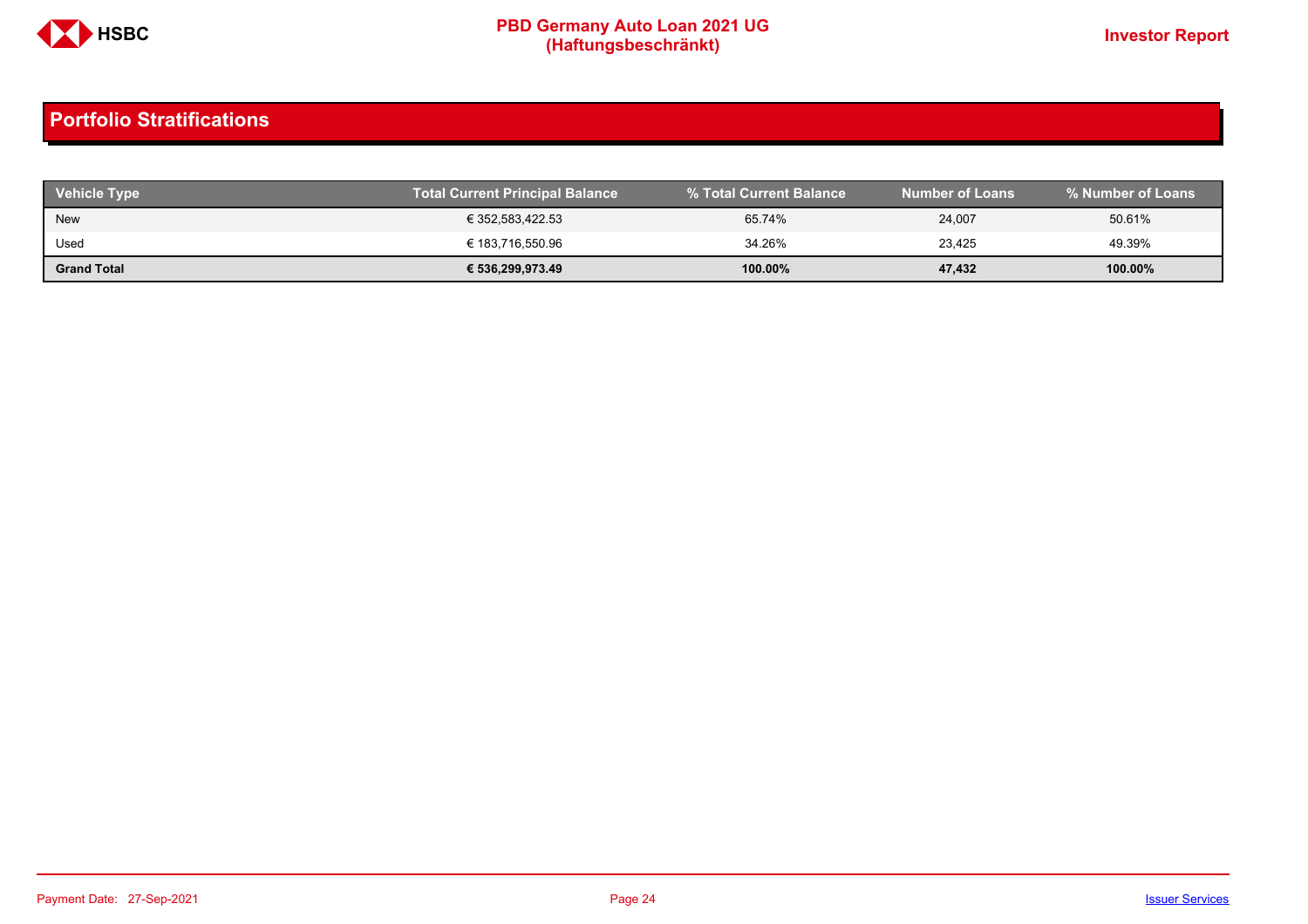

| <b>Customer Type</b> | <b>Total Current Principal Balance</b> |         | Number of Loans \ | % Number of Loans |
|----------------------|----------------------------------------|---------|-------------------|-------------------|
| Commercial           | € 223,029,479.06                       | 41.59%  | 17,022            | 35.89%            |
| Consumer             | € 313.270.494.43                       | 58.41%  | 30,410            | 64.11%            |
| <b>Grand Total</b>   | € 536,299,973.49                       | 100.00% | 47,432            | 100.00%           |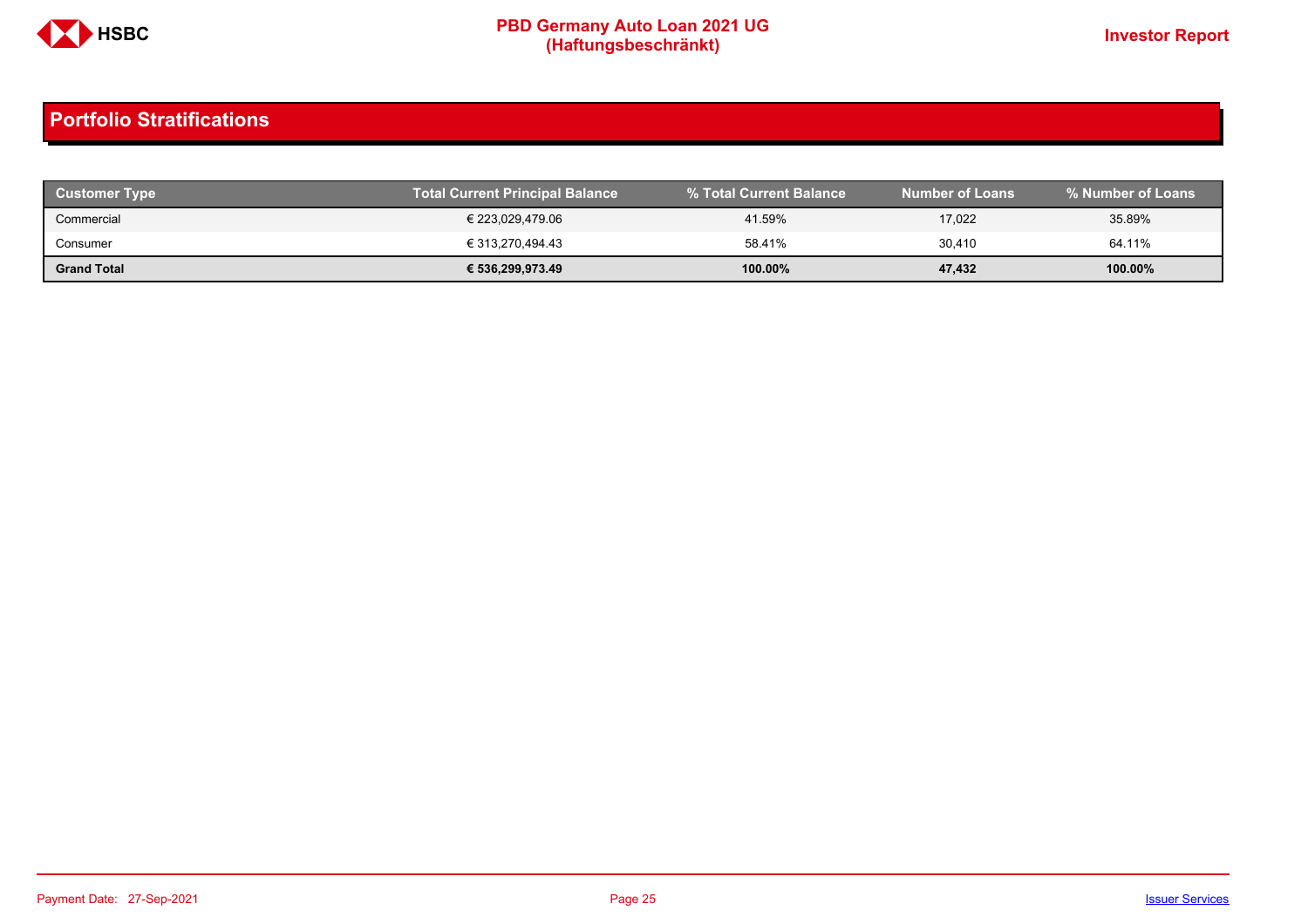

| <b>Contract Type</b> | <b>Total Current Principal Balance</b> |            | <b>Number of Loans</b> | % Number of Loans |
|----------------------|----------------------------------------|------------|------------------------|-------------------|
| Balloon              | € 388,577,323.21                       | 72.46%     | 28,107                 | 59.26%            |
| Standard             | € 147,722,650.28                       | 27.54%     | 19,325                 | 40.74%            |
| <b>Grand Total</b>   | € 536,299,973.49                       | $100.00\%$ | 47,432                 | 100.00%           |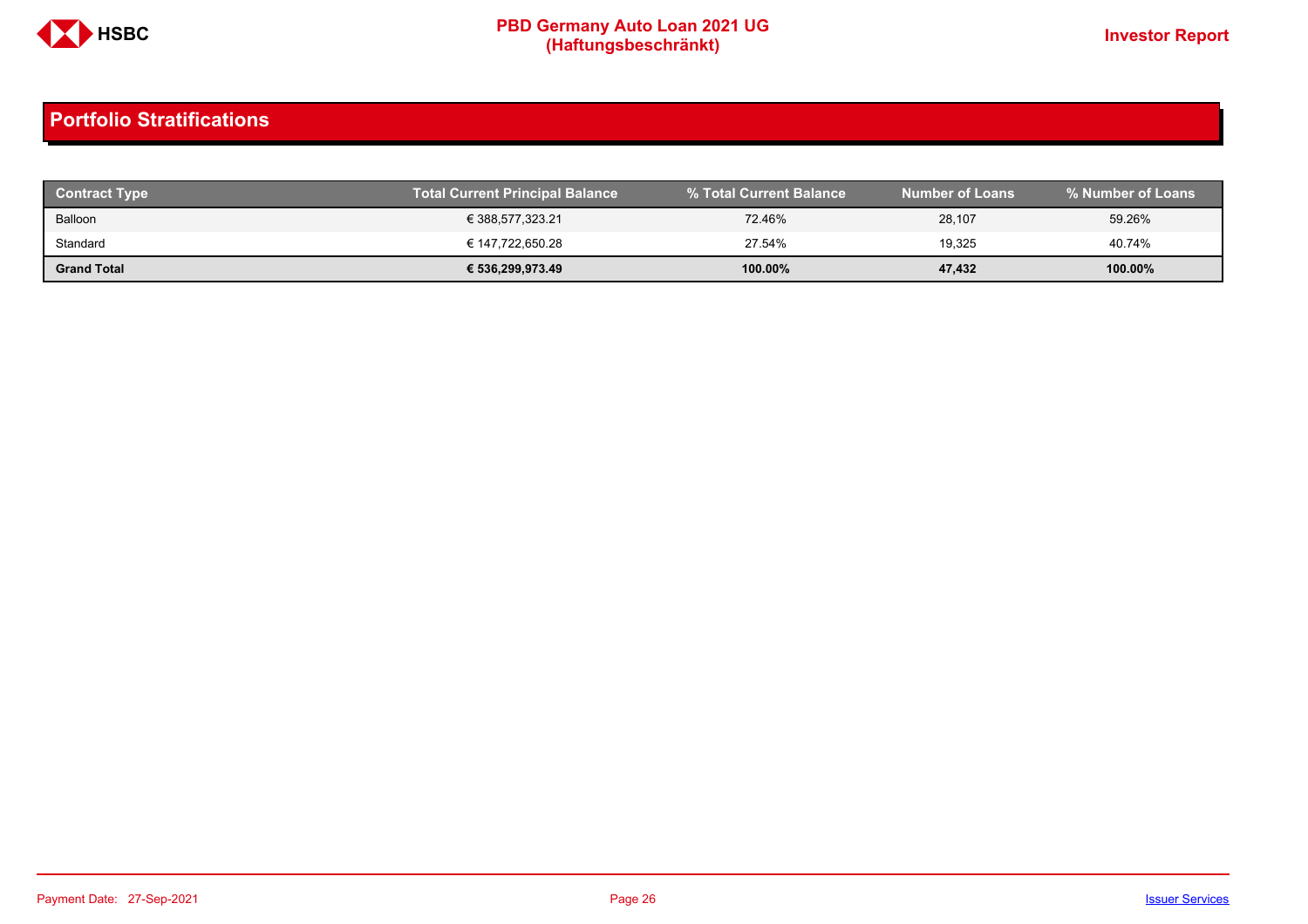

| <b>Initial Outstanding Balance</b> | <b>Total Current Principal Balance</b> | % Total Current Balance | <b>Number of Loans</b> | % Number of Loans |
|------------------------------------|----------------------------------------|-------------------------|------------------------|-------------------|
| < 2,500.00                         | € 362,268.34                           | 0.07%                   | 417                    | 0.88%             |
| 2,500.00 < 5,000.00                | €4,948,177.48                          | 0.92%                   | 2,171                  | 4.58%             |
| 5,000.00 < 7,500.00                | € 19,874,888.45                        | 3.71%                   | 4,934                  | 10.40%            |
| 7,500.00 < 10,000.00               | € 39,743,268.27                        | 7.41%                   | 6,511                  | 13.73%            |
| 10,000.00 < 12,500.00              | € 49,282,521.42                        | 9.19%                   | 6,284                  | 13.25%            |
| 12,500.00 < 15,000.00              | € 51,398,117.93                        | 9.58%                   | 5,228                  | 11.02%            |
| 15,000.00 < 17,500.00              | € 54,286,781.44                        | 10.12%                  | 4,606                  | 9.71%             |
| 17,500.00 < 20,000.00              | € 58,275,782.97                        | 10.87%                  | 4,188                  | 8.83%             |
| 20,000.00 < 22,500.00              | € 62,388,338.36                        | 11.63%                  | 3,960                  | 8.35%             |
| 22,500.00 < 25,000.00              | € 57,116,868.40                        | 10.65%                  | 3,201                  | 6.75%             |
| 25,000.00 < 27,500.00              | € 42,727,850.00                        | 7.97%                   | 2,118                  | 4.47%             |
| 27,500.00 < 30,000.00              | € 32,145,078.62                        | 5.99%                   | 1,439                  | 3.03%             |
| 30,000.00 < 32,500.00              | € 23,515,285.24                        | 4.38%                   | 961                    | 2.03%             |
| 32,500.00 < 35,000.00              | € 15,424,840.43                        | 2.88%                   | 587                    | 1.24%             |
| 35,000.00 < 37,500.00              | € 10,027,631.98                        | 1.87%                   | 360                    | 0.76%             |
| 37,500.00 < 40,000.00              | € 6,685,985.02                         | 1.25%                   | 228                    | 0.48%             |
| 40,000.00 < 42,500.00              | € 3,382,664.15                         | 0.63%                   | 107                    | 0.23%             |
| 42,500.00 < 45,000.00              | € 2,352,459.31                         | 0.44%                   | 69                     | 0.15%             |
| 45,000.00 < 47,500.00              | € 940,920.92                           | 0.18%                   | 26                     | 0.05%             |
| 47,500.00 < 50,000.00              | € 687,656.02                           | 0.13%                   | 18                     | 0.04%             |
| 50,000.00 < 52,500.00              | € 260,073.67                           | 0.05%                   | $7\overline{ }$        | 0.01%             |
| 52,500.00 < 55,000.00              | € 372,697.40                           | 0.07%                   | 9                      | 0.02%             |
| 57,500.00 < 60,000.00              | €42,854.54                             | 0.01%                   | $\mathbf{1}$           | $0.00\%$          |
| $= 60,000.00$                      | € 56,963.13                            | 0.01%                   | $\overline{2}$         | $0.00\%$          |
| <b>Grand Total</b>                 | € 536,299,973.49                       | 100.00%                 | 47,432                 | 100.00%           |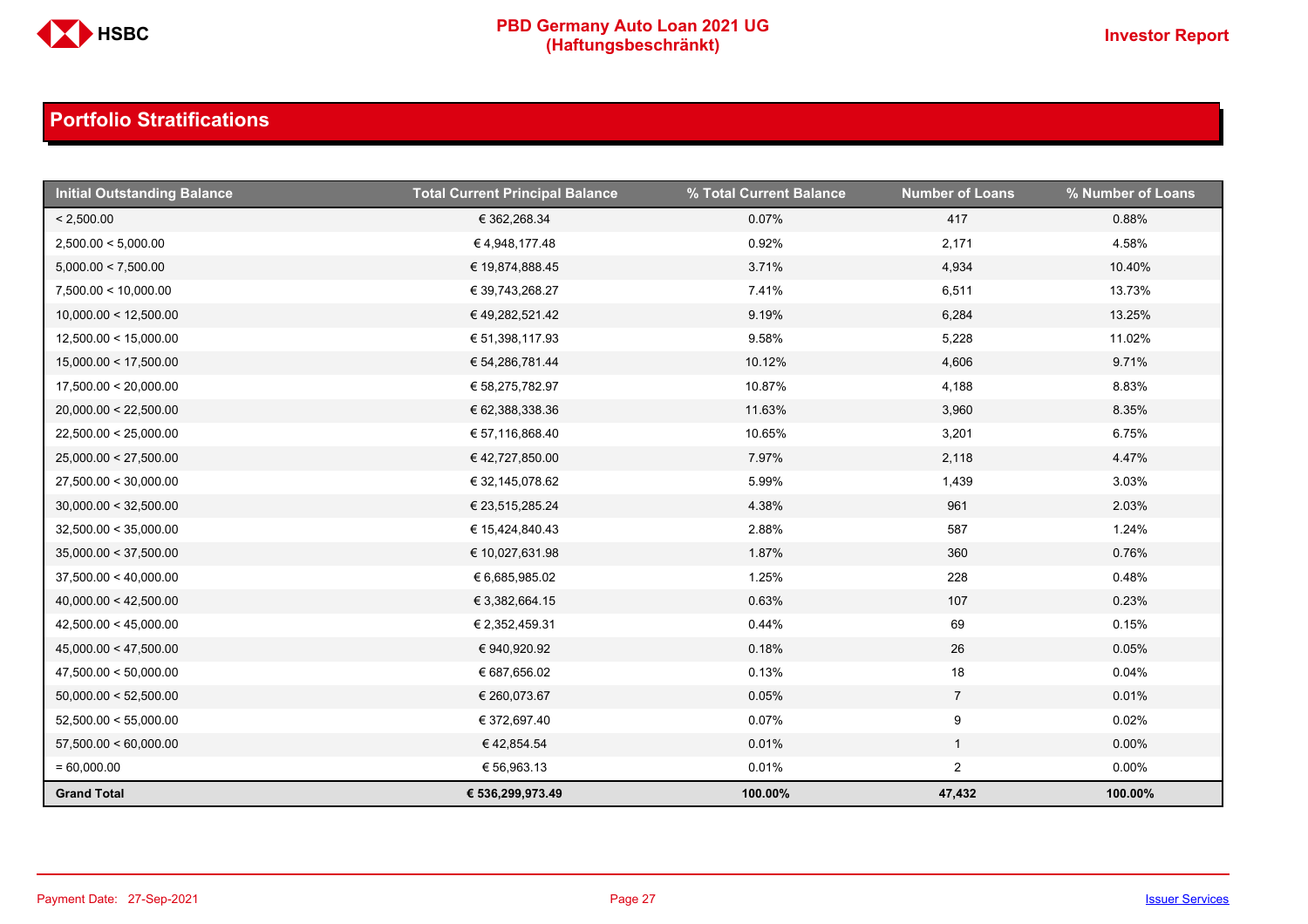

| <b>Remaining Outstanding Balance</b> | <b>Total Current Principal Balance</b> | % Total Current Balance | <b>Number of Loans</b> | % Number of Loans |
|--------------------------------------|----------------------------------------|-------------------------|------------------------|-------------------|
| < 2,500.00                           | €4,296,768.05                          | 0.80%                   | 3,897                  | 8.22%             |
| 2,500.00 < 5,000.00                  | € 21,006,023.99                        | 3.92%                   | 5,473                  | 11.54%            |
| 5,000.00 < 7,500.00                  | €44,795,509.78                         | 8.35%                   | 7,125                  | 15.02%            |
| 7,500.00 < 10,000.00                 | € 63,308,090.33                        | 11.80%                  | 7,254                  | 15.29%            |
| 10,000.00 < 12,500.00                | € 63,398,814.36                        | 11.82%                  | 5,665                  | 11.94%            |
| 12,500.00 < 15,000.00                | € 65,028,473.56                        | 12.13%                  | 4,741                  | 10.00%            |
| 15,000.00 < 17,500.00                | € 66,473,534.75                        | 12.39%                  | 4,102                  | 8.65%             |
| 17,500.00 < 20,000.00                | € 58,243,860.80                        | 10.86%                  | 3,114                  | 6.57%             |
| 20,000.00 < 22,500.00                | €48,114,863.31                         | 8.97%                   | 2,270                  | 4.79%             |
| 22,500.00 < 25,000.00                | € 35,800,044.62                        | 6.68%                   | 1,513                  | 3.19%             |
| 25,000.00 < 27,500.00                | € 27,775,408.96                        | 5.18%                   | 1,062                  | 2.24%             |
| 27,500.00 < 30,000.00                | € 16,517,594.74                        | 3.08%                   | 577                    | 1.22%             |
| 30,000.00 < 32,500.00                | € 9,385,140.68                         | 1.75%                   | 302                    | 0.64%             |
| 32,500.00 < 35,000.00                | € 5,405,076.30                         | 1.01%                   | 161                    | 0.34%             |
| 35,000.00 < 37,500.00                | € 3,215,600.92                         | 0.60%                   | 89                     | 0.19%             |
| 37,500.00 < 40,000.00                | € 1,779,810.59                         | 0.33%                   | 46                     | 0.10%             |
| 40,000.00 < 42,500.00                | € 1,069,080.29                         | 0.20%                   | 26                     | 0.05%             |
| 42,500.00 < 45,000.00                | € 347,181.42                           | 0.06%                   | 8                      | 0.02%             |
| 45,000.00 < 47,500.00                | € 138,285.93                           | 0.03%                   | $\mathbf{3}$           | 0.01%             |
| 47,500.00 < 50,000.00                | € 146,459.73                           | 0.03%                   | 3                      | 0.01%             |
| 52,500.00 < 55,000.00                | € 54,350.38                            | 0.01%                   | $\mathbf{1}$           | $0.00\%$          |
| <b>Grand Total</b>                   | € 536,299,973.49                       | 100.00%                 | 47,432                 | 100.00%           |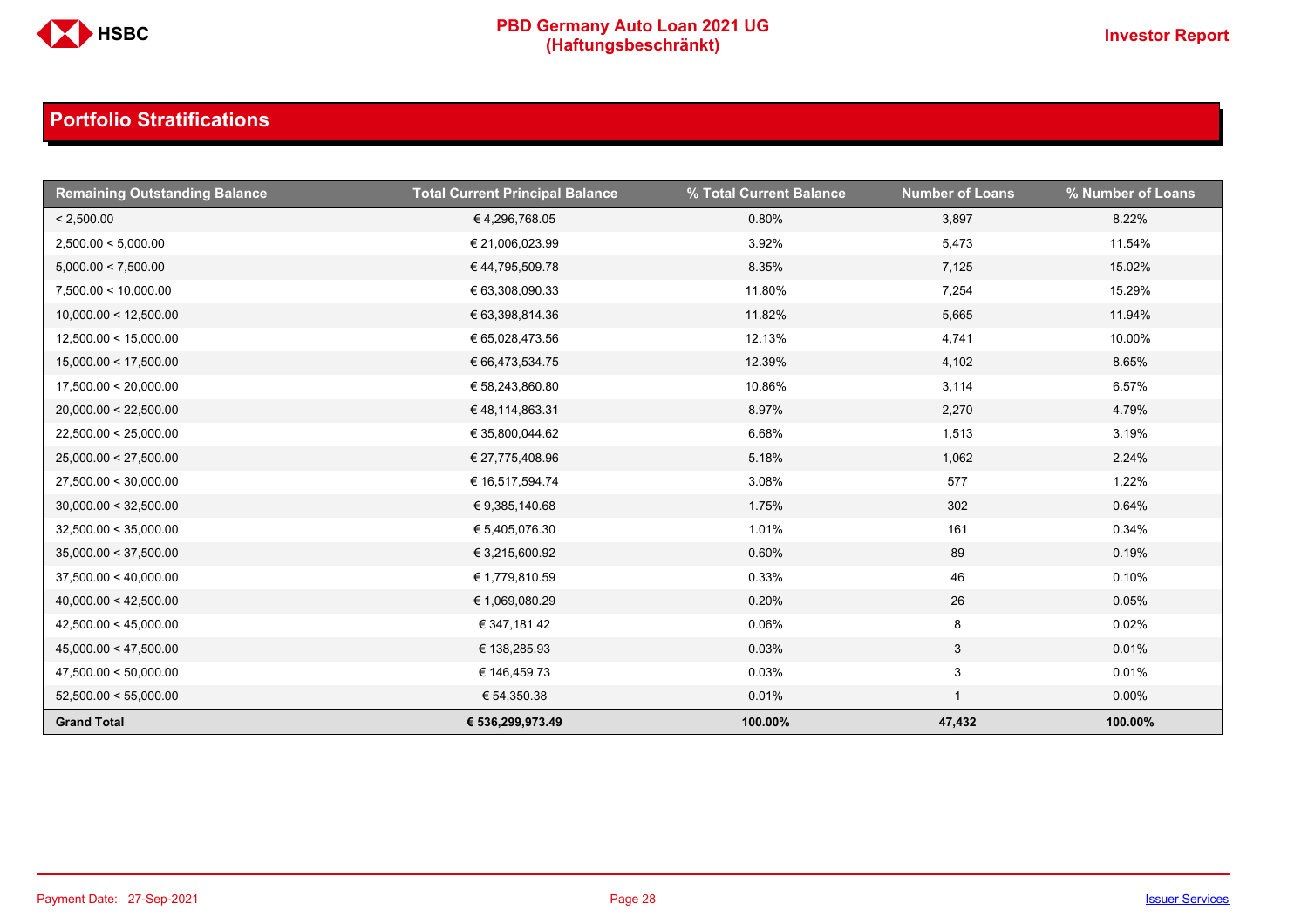

| <b>Original Term (Months)</b> | <b>Total Current Principal Balance</b> | % Total Current Balance | <b>Number of Loans</b> | % Number of Loans |
|-------------------------------|----------------------------------------|-------------------------|------------------------|-------------------|
| 6 < 12                        | € 13,701.41                            | $0.00\%$                | 9                      | 0.02%             |
| 12 < 18                       | € 896,886.63                           | 0.17%                   | 328                    | 0.69%             |
| 18 < 24                       | € 835,616.23                           | 0.16%                   | 263                    | 0.55%             |
| 24 < 30                       | € 8,715,711.89                         | 1.63%                   | 1,882                  | 3.97%             |
| 30 < 36                       | € 2,210,099.91                         | 0.41%                   | 489                    | 1.03%             |
| 36 < 42                       | € 47,792,305.27                        | 8.91%                   | 6,365                  | 13.42%            |
| 42 < 48                       | € 3,673,110.33                         | 0.68%                   | 519                    | 1.09%             |
| 48 < 54                       | € 354,145,499.05                       | 66.03%                  | 26,969                 | 56.86%            |
| 54 < 60                       | € 2,502,723.69                         | 0.47%                   | 291                    | 0.61%             |
| 60 < 66                       | € 89,145,404.21                        | 16.62%                  | 7,804                  | 16.45%            |
| 66 < 72                       | € 902,611.47                           | 0.17%                   | 105                    | 0.22%             |
| 72 < 78                       | € 9,032,622.54                         | 1.68%                   | 966                    | 2.04%             |
| 78 < 84                       | € 553,685.59                           | 0.10%                   | 51                     | 0.11%             |
| $>= 84$                       | € 15,879,995.27                        | 2.96%                   | 1,391                  | 2.93%             |
| <b>Grand Total</b>            | € 536,299,973.49                       | 100.00%                 | 47,432                 | 100.00%           |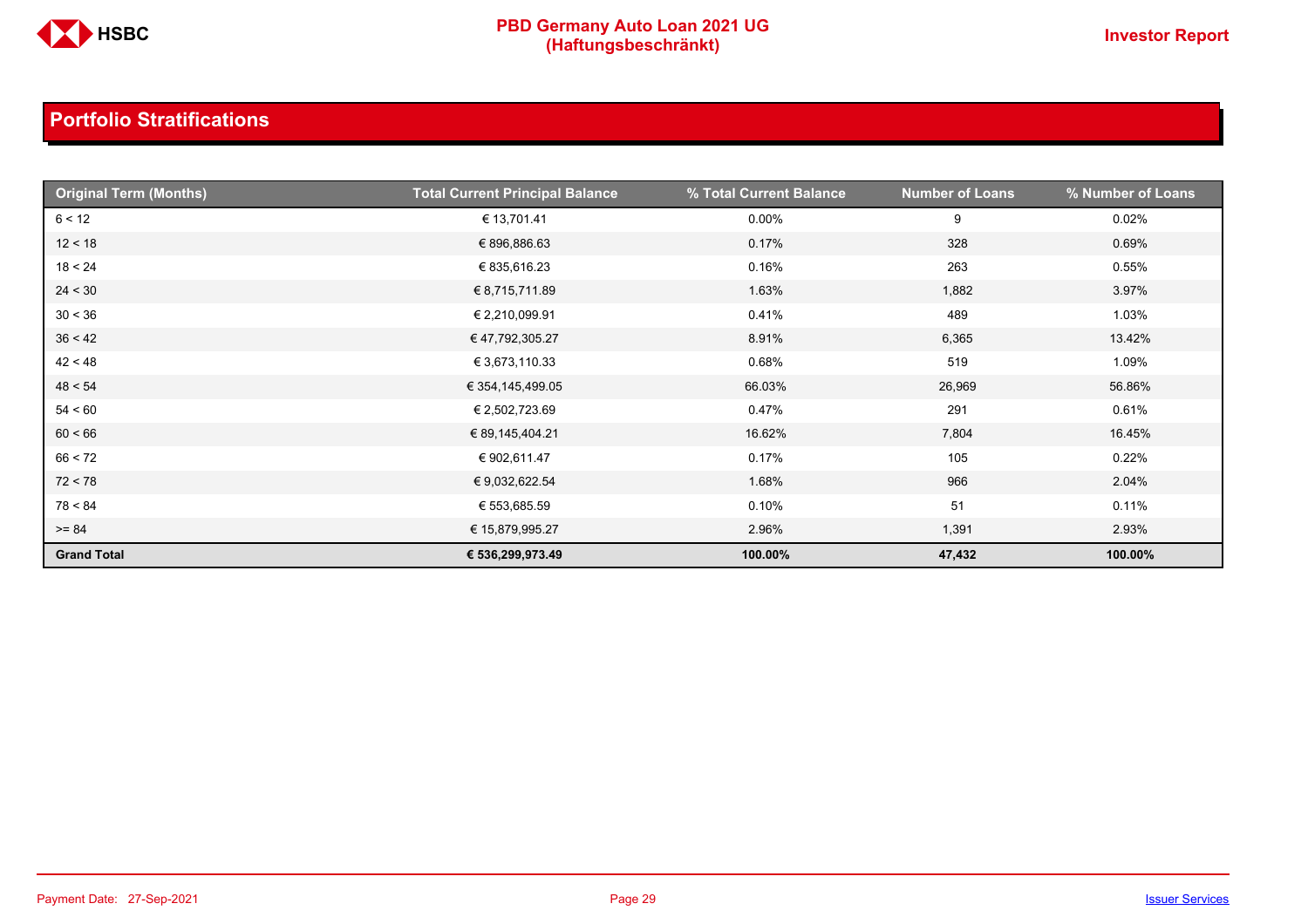

| <b>Remaining Term (Months)</b> | <b>Total Current Principal Balance</b> | % Total Current Balance | <b>Number of Loans</b> | % Number of Loans |
|--------------------------------|----------------------------------------|-------------------------|------------------------|-------------------|
| < 6                            | € 6,956,329.38                         | 1.30%                   | 2,496                  | 5.26%             |
| 6 < 12                         | € 13,390,639.99                        | 2.50%                   | 2,436                  | 5.14%             |
| 12 < 18                        | € 43,647,823.02                        | 8.14%                   | 5,097                  | 10.75%            |
| 18 < 24                        | € 63,316,764.86                        | 11.81%                  | 6,066                  | 12.79%            |
| 24 < 30                        | € 85,512,600.43                        | 15.94%                  | 7,354                  | 15.50%            |
| 30 < 36                        | € 81,702,553.54                        | 15.23%                  | 6,645                  | 14.01%            |
| 36 < 42                        | € 93,843,187.16                        | 17.50%                  | 6,696                  | 14.12%            |
| 42 < 48                        | € 82,177,083.34                        | 15.32%                  | 5,533                  | 11.67%            |
| 48 < 54                        | € 25,205,942.55                        | 4.70%                   | 2,004                  | 4.22%             |
| 54 < 60                        | € 22,905,071.63                        | 4.27%                   | 1,706                  | 3.60%             |
| 60 < 66                        | € 5,313,017.26                         | 0.99%                   | 457                    | 0.96%             |
| 66 < 72                        | € 5,579,050.71                         | 1.04%                   | 442                    | 0.93%             |
| 72 < 78                        | € 3,826,143.34                         | 0.71%                   | 294                    | 0.62%             |
| 78 < 84                        | € 2,923,766.28                         | 0.55%                   | 206                    | 0.43%             |
| <b>Grand Total</b>             | € 536,299,973.49                       | 100.00%                 | 47,432                 | 100.00%           |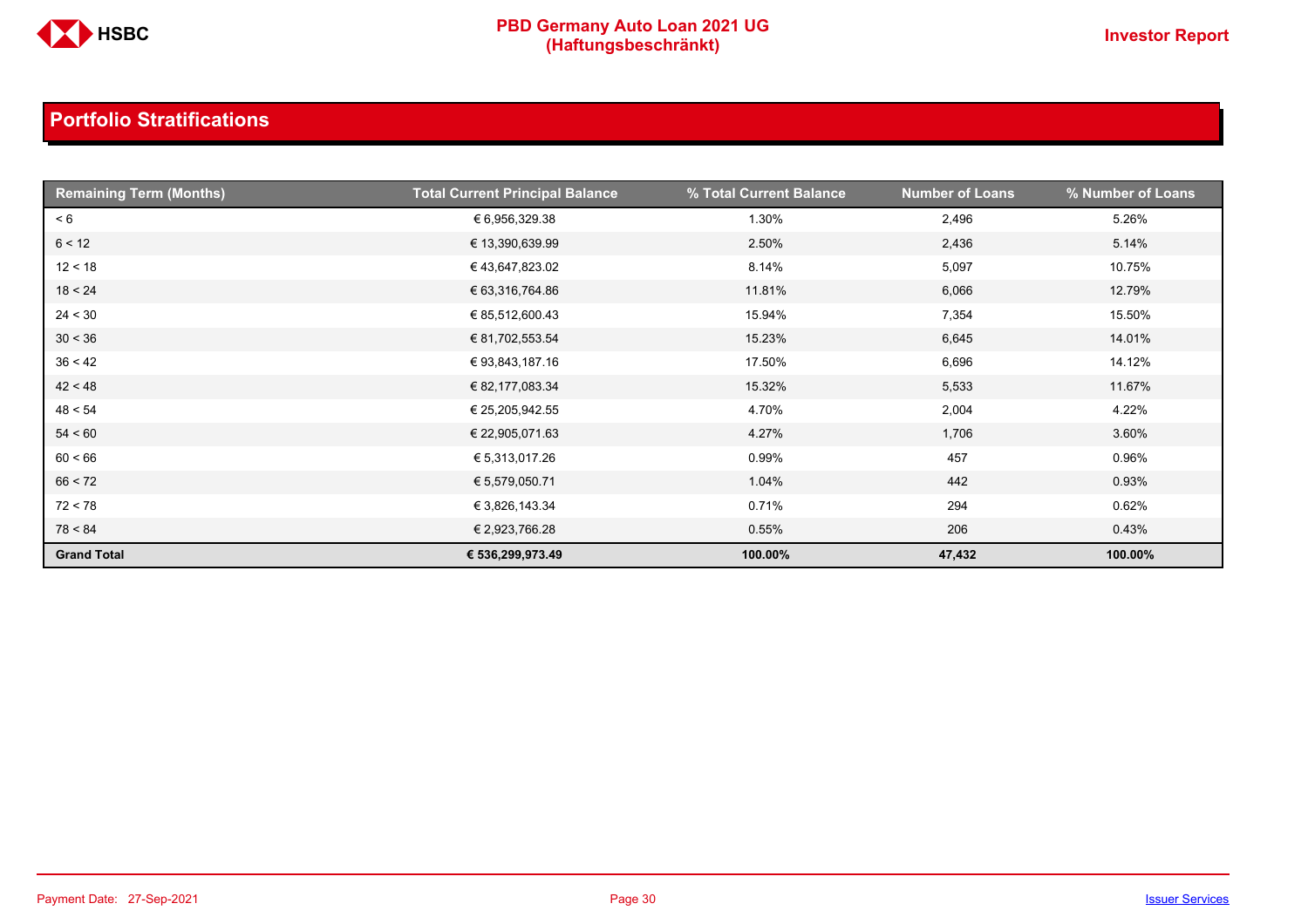

| <b>Seasoning (Months)</b> | <b>Total Current Principal Balance</b> | % Total Current Balance | <b>Number of Loans</b> | % Number of Loans |
|---------------------------|----------------------------------------|-------------------------|------------------------|-------------------|
| < 6                       | € 92,347,460.52                        | 17.22%                  | 6,668                  | 14.06%            |
| 6 < 12                    | € 113,187,394.07                       | 21.11%                  | 8,864                  | 18.69%            |
| 12 < 18                   | € 101,318,075.02                       | 18.89%                  | 8,880                  | 18.72%            |
| 18 < 24                   | € 105,826,166.72                       | 19.73%                  | 9,595                  | 20.23%            |
| 24 < 30                   | € 63,105,081.74                        | 11.77%                  | 6,175                  | 13.02%            |
| 30 < 36                   | € 42,691,534.83                        | 7.96%                   | 4,758                  | 10.03%            |
| 36 < 42                   | € 11,424,682.31                        | 2.13%                   | 1,416                  | 2.99%             |
| 42 < 48                   | € 5,113,822.03                         | 0.95%                   | 627                    | 1.32%             |
| 48 < 54                   | € 641,531.47                           | 0.12%                   | 205                    | 0.43%             |
| 54 < 60                   | €474,616.67                            | 0.09%                   | 147                    | 0.31%             |
| 60 < 66                   | € 116,811.38                           | 0.02%                   | 64                     | 0.13%             |
| 66 < 72                   | € 30,364.88                            | 0.01%                   | 14                     | 0.03%             |
| 72 < 78                   | € 18,191.04                            | $0.00\%$                | 10                     | 0.02%             |
| 78 < 84                   | €4,240.81                              | $0.00\%$                | 8                      | 0.02%             |
| $>= 84$                   | $\sim$                                 | $0.00\%$                |                        | $0.00\%$          |
| <b>Grand Total</b>        | € 536,299,973.49                       | 100.00%                 | 47,432                 | 100.00%           |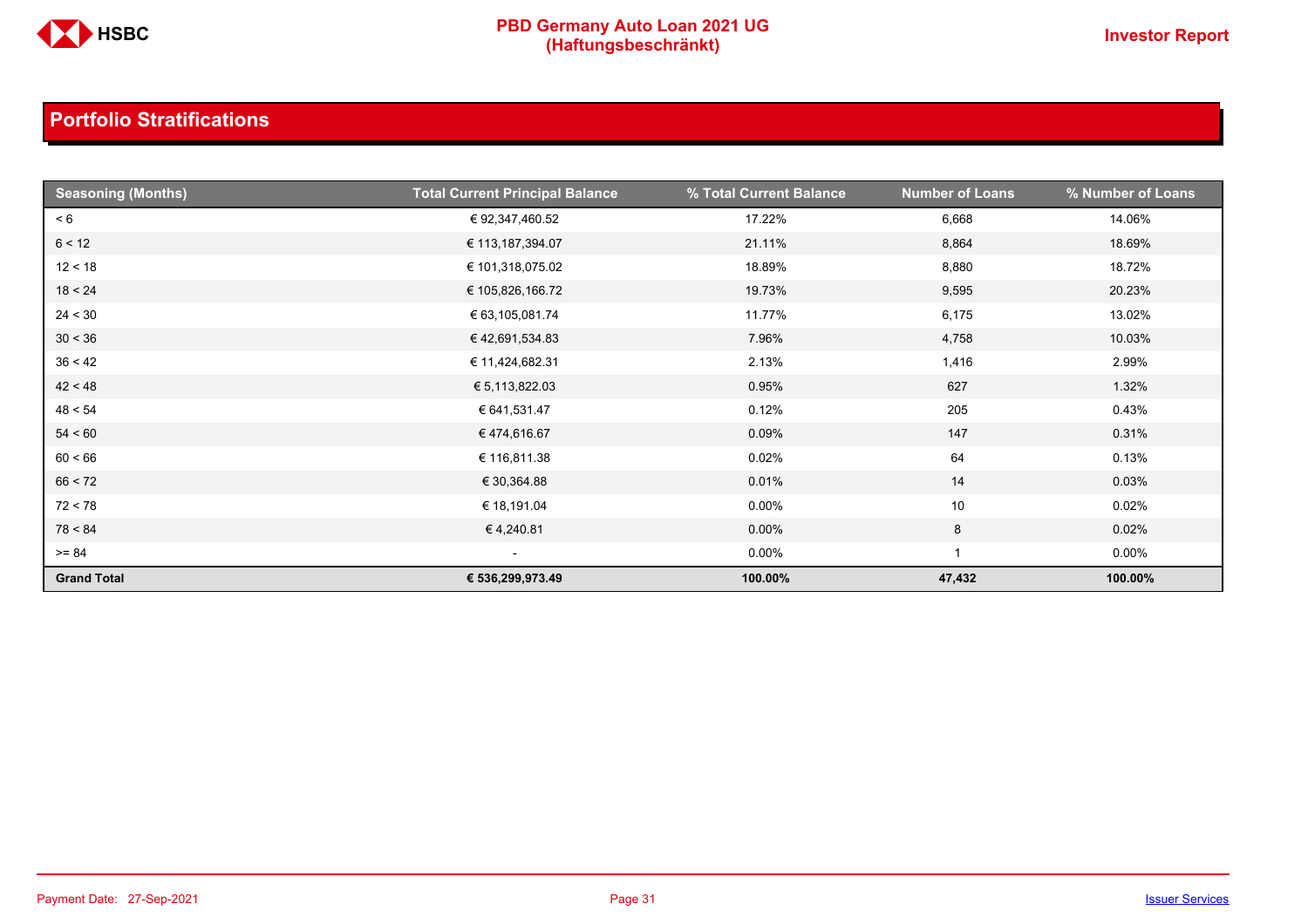

| Discount Rate (%)     | <b>Total Current Principal Balance</b> | % Total Current Balance | <b>Number of Loans</b> | % Number of Loans |
|-----------------------|----------------------------------------|-------------------------|------------------------|-------------------|
| $3.0000\% < 4.0000\%$ | €455,689,643.12                        | 84.97%                  | 37,395                 | 78.84%            |
| $4.0000\% < 5.0000\%$ | € 75,797,222.18                        | 14.13%                  | 9.143                  | 19.28%            |
| $5.0000\% < 6.0000\%$ | € 4,508,767.19                         | 0.84%                   | 813                    | 1.71%             |
| $6.0000\% < 7.0000\%$ | € 253.300.53                           | 0.05%                   | 61                     | 0.13%             |
| $7.0000\% < 8.0000\%$ | € 51.040.47                            | 0.01%                   | 20                     | 0.04%             |
| <b>Grand Total</b>    | € 536,299,973.49                       | 100.00%                 | 47,432                 | 100.00%           |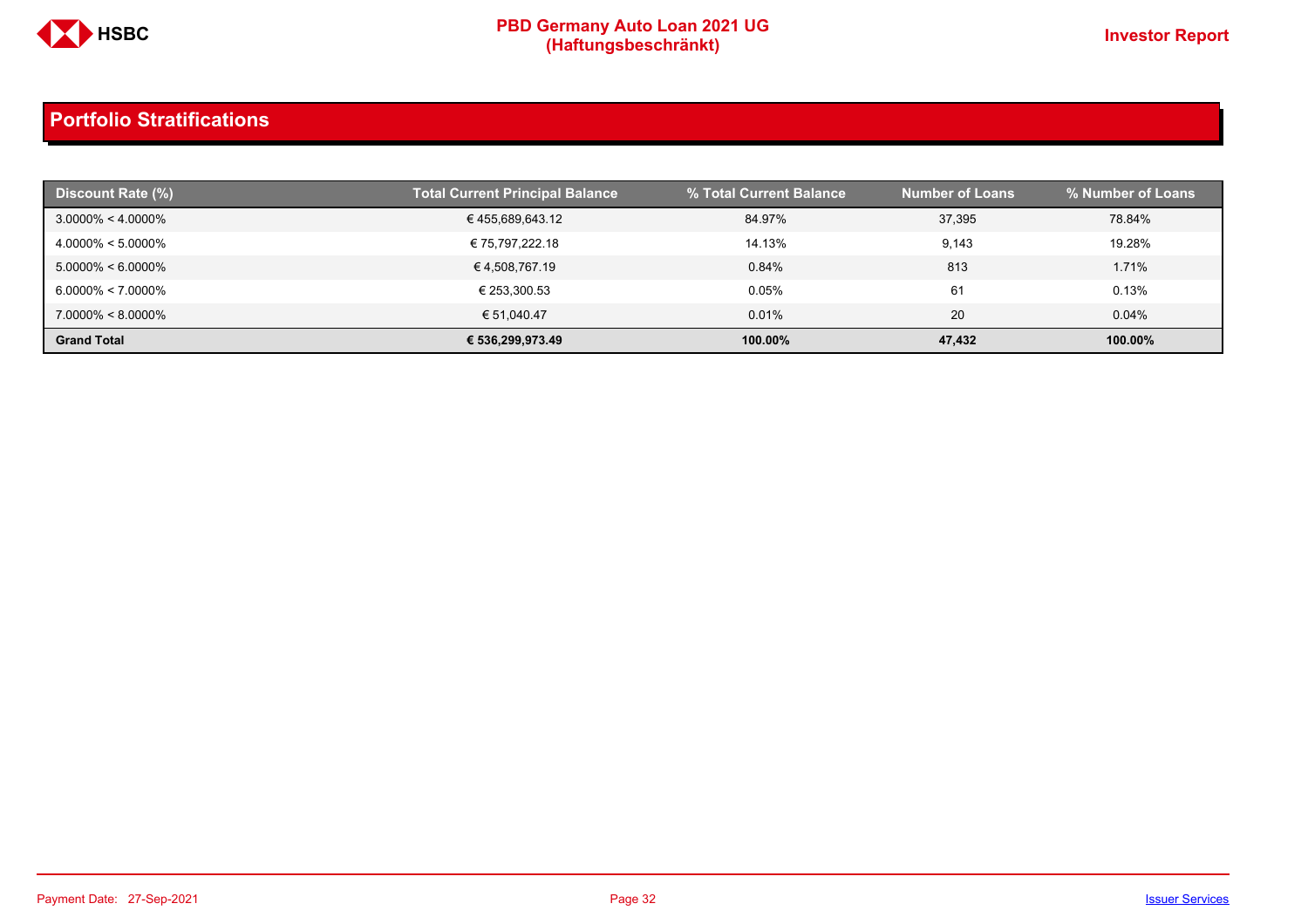

| <b>Balloon Payment as % of Car Sale Price</b> | <b>Total Current Principal Balance</b> | % Total Current Balance | <b>Number of Loans</b> | % Number of Loans |
|-----------------------------------------------|----------------------------------------|-------------------------|------------------------|-------------------|
| $0.0000\% < 10.0000\%$                        | € 172,407,910.44                       | 32.15%                  | 22,813                 | 48.10%            |
| $10.0000\% < 20.0000\%$                       | € 24,552,067.61                        | 4.58%                   | 2,300                  | 4.85%             |
| 20.0000% < 30.0000%                           | € 44,337,875.65                        | 8.27%                   | 3,522                  | 7.43%             |
| $30.0000\% < 40.0000\%$                       | € 96,193,363.78                        | 17.94%                  | 6,974                  | 14.70%            |
| $40.0000\% < 50.0000\%$                       | € 135,129,984.70                       | 25.20%                  | 8,146                  | 17.17%            |
| $50.0000\% < 60.0000\%$                       | € 57,841,334.16                        | 10.79%                  | 3,323                  | 7.01%             |
| $60.0000\% < 70.0000\%$                       | € 5,586,644.23                         | 1.04%                   | 339                    | 0.71%             |
| 70.0000% < 80.0000%                           | € 250,792.92                           | 0.05%                   | 15                     | 0.03%             |
| <b>Grand Total</b>                            | € 536,299,973.49                       | 100.00%                 | 47,432                 | 100.00%           |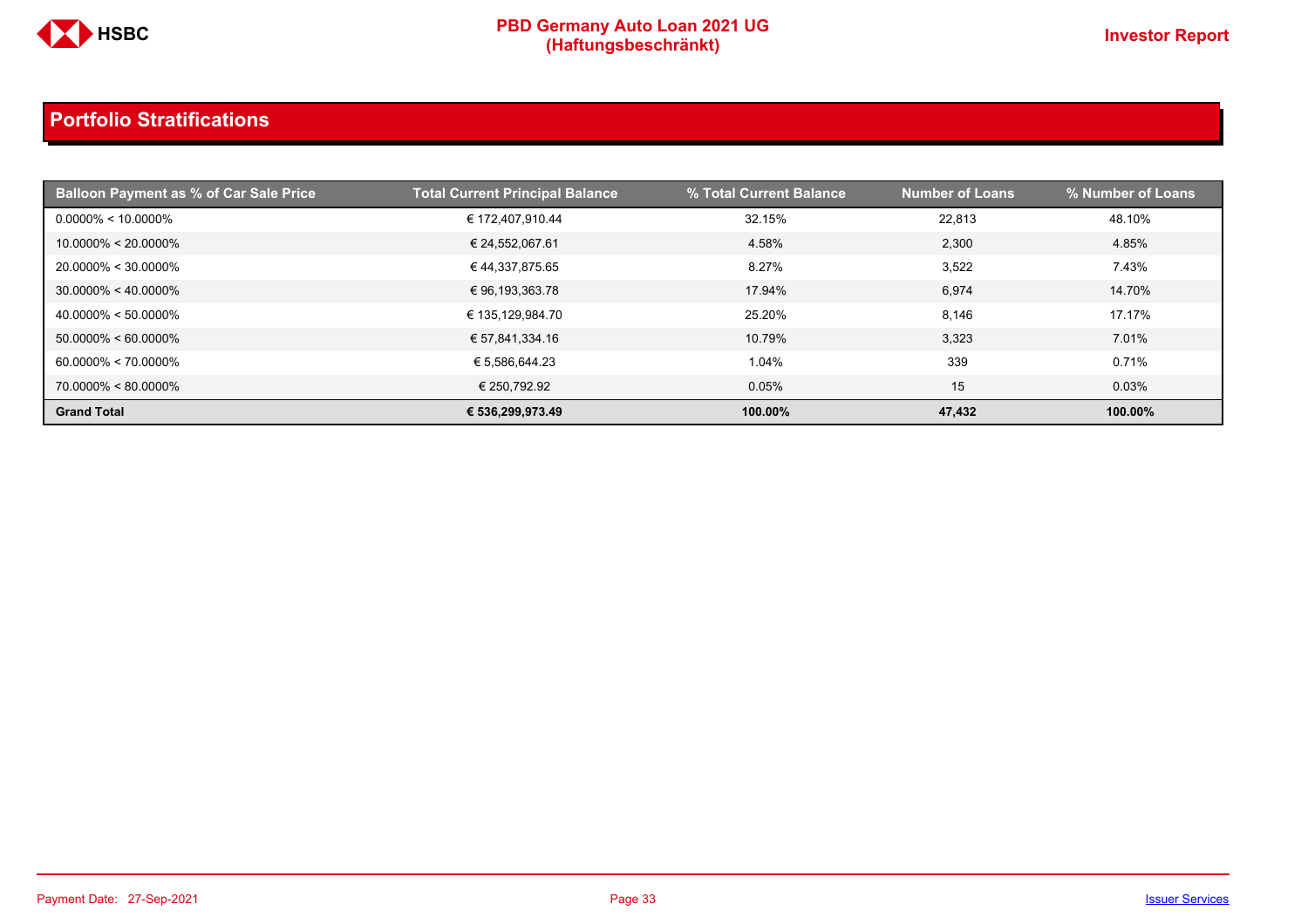

| <b>Balloon Payment as % of Initial Balance</b> | <b>Total Current Principal Balance</b> | % Total Current Balance | <b>Number of Loans</b> | % Number of Loans |
|------------------------------------------------|----------------------------------------|-------------------------|------------------------|-------------------|
| $0.0000\% < 10.0000\%$                         | € 168,533,375.01                       | 31.43%                  | 22.297                 | 47.01%            |
| $10.0000\% < 20.0000\%$                        | € 13,743,058.50                        | 2.56%                   | 1,310                  | 2.76%             |
| 20.0000% < 30.0000%                            | € 28,507,050.44                        | 5.32%                   | 2,413                  | 5.09%             |
| $30.0000\% < 40.0000\%$                        | € 63,431,733.97                        | 11.83%                  | 5,014                  | 10.57%            |
| $40.0000\% < 50.0000\%$                        | € 108,222,179.04                       | 20.18%                  | 7,106                  | 14.98%            |
| $50.0000\% < 60.0000\%$                        | € 103,152,932.45                       | 19.23%                  | 6,258                  | 13.19%            |
| $60.0000\% < 70.0000\%$                        | €42,194,389.83                         | 7.87%                   | 2,516                  | 5.30%             |
| 70.0000% < 80.0000%                            | € 8,494,186.18                         | 1.58%                   | 517                    | 1.09%             |
| $80.0000\% < 90.0000\%$                        | € 21,068.07                            | $0.00\%$                |                        | $0.00\%$          |
| <b>Grand Total</b>                             | € 536,299,973.49                       | 100.00%                 | 47,432                 | 100.00%           |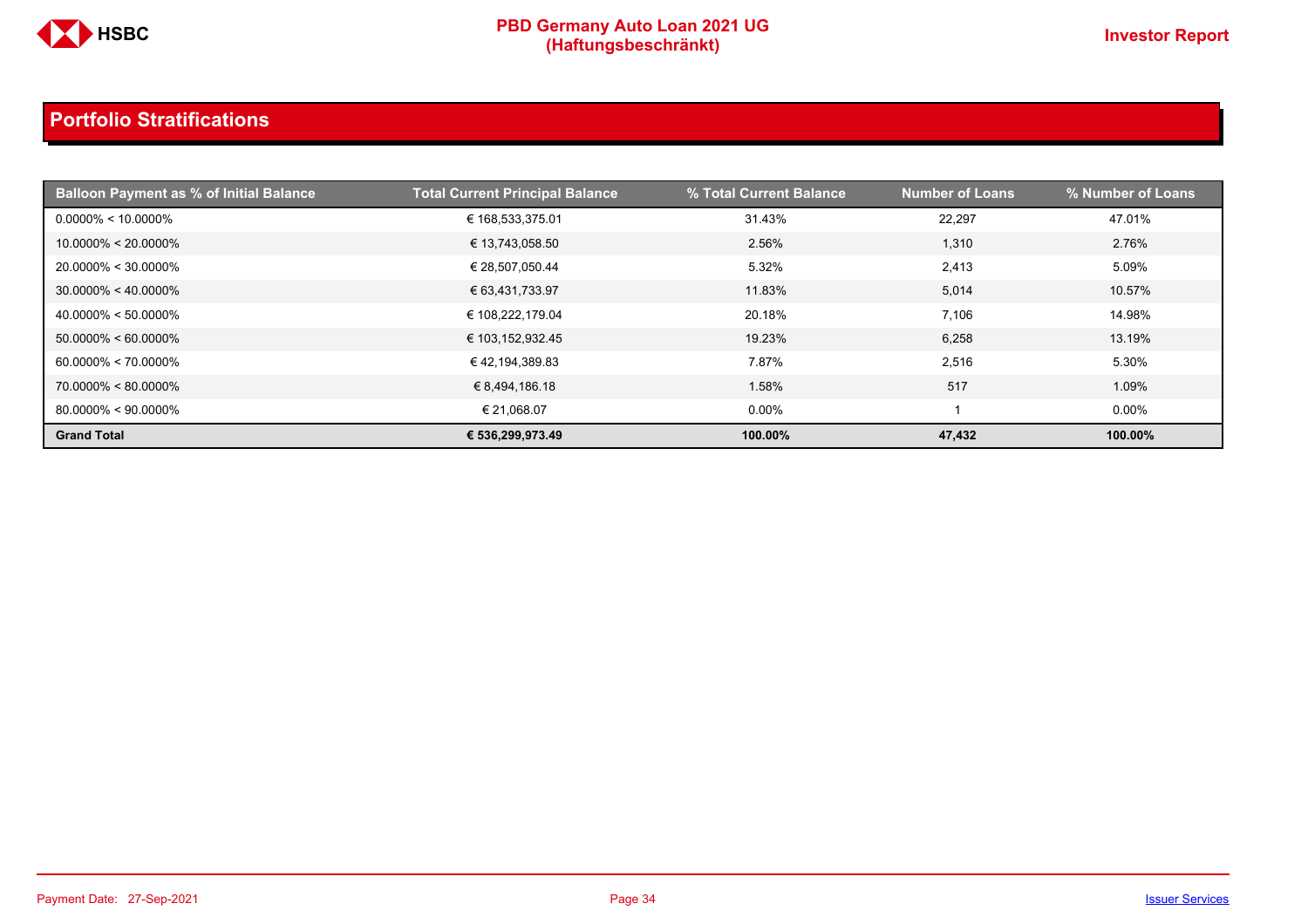

| Year of Origiantion of the Loans | <b>Total Current Principal Balance</b> | % Total Current Balance | <b>Number of Loans</b> | % Number of Loans |
|----------------------------------|----------------------------------------|-------------------------|------------------------|-------------------|
| 2014                             | €4,240.81                              | 0.00%                   | 9                      | 0.02%             |
| 2015                             | € 36,389.10                            | 0.01%                   | 19                     | 0.04%             |
| 2016                             | € 467,429.42                           | 0.09%                   | 176                    | 0.37%             |
| 2017                             | € 3,826,020.85                         | 0.71%                   | 644                    | 1.36%             |
| 2018                             | € 39,589,679.17                        | 7.38%                   | 4,685                  | 9.88%             |
| 2019                             | € 148,880,192.94                       | 27.76%                  | 14,328                 | 30.21%            |
| 2020                             | € 225,801,642.37                       | 42.10%                  | 18,947                 | 39.95%            |
| 2021                             | € 117,694,378.83                       | 21.95%                  | 8,624                  | 18.18%            |
| <b>Grand Total</b>               | € 536,299,973.49                       | 100.00%                 | 47,432                 | 100.00%           |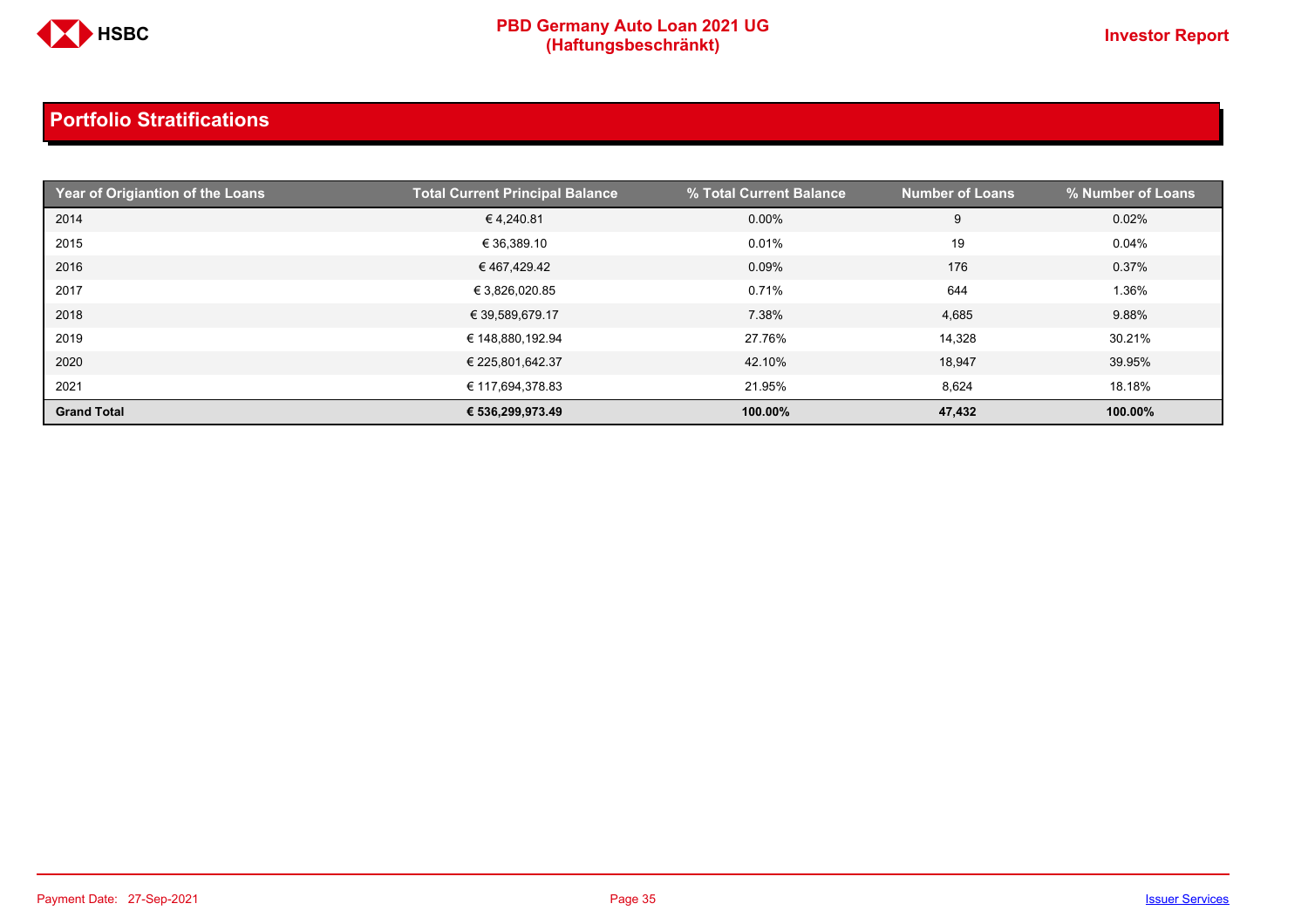

| <b>Borrower Initial Down Payment</b> | <b>Total Current Principal Balance</b> | % Total Current Balance | <b>Number of Loans</b> | % Number of Loans |
|--------------------------------------|----------------------------------------|-------------------------|------------------------|-------------------|
| $0.0000\% < 10.0000\%$               | € 201,058,616.30                       | 37.49%                  | 17,772                 | 37.47%            |
| $10.0000\% < 20.0000\%$              | € 161,107,039.16                       | 30.04%                  | 11,163                 | 23.53%            |
| $20.0000\% < 30.0000\%$              | € 90,189,613.50                        | 16.82%                  | 7,321                  | 15.43%            |
| $30.0000\% < 40.0000\%$              | €45,130,400.85                         | 8.42%                   | 4,497                  | 9.48%             |
| $40.0000\% < 50.0000\%$              | € 21,304,298.33                        | 3.97%                   | 2,808                  | 5.92%             |
| $50.0000\% < 60.0000\%$              | € 10,787,099.48                        | 2.01%                   | 1,947                  | 4.10%             |
| $60.0000\% < 70.0000\%$              | €4,498,782.56                          | 0.84%                   | 1,021                  | 2.15%             |
| $70.0000\% < 80.0000\%$              | € 1,723,596.68                         | 0.32%                   | 530                    | 1.12%             |
| $80.0000\% < 90.0000\%$              | € 389,777.53                           | 0.07%                   | 241                    | 0.51%             |
| $90.0000\% < 100.0000\%$             | € 110,749.10                           | 0.02%                   | 132                    | 0.28%             |
| <b>Grand Total</b>                   | € 536,299,973.49                       | 100.00%                 | 47,432                 | 100.00%           |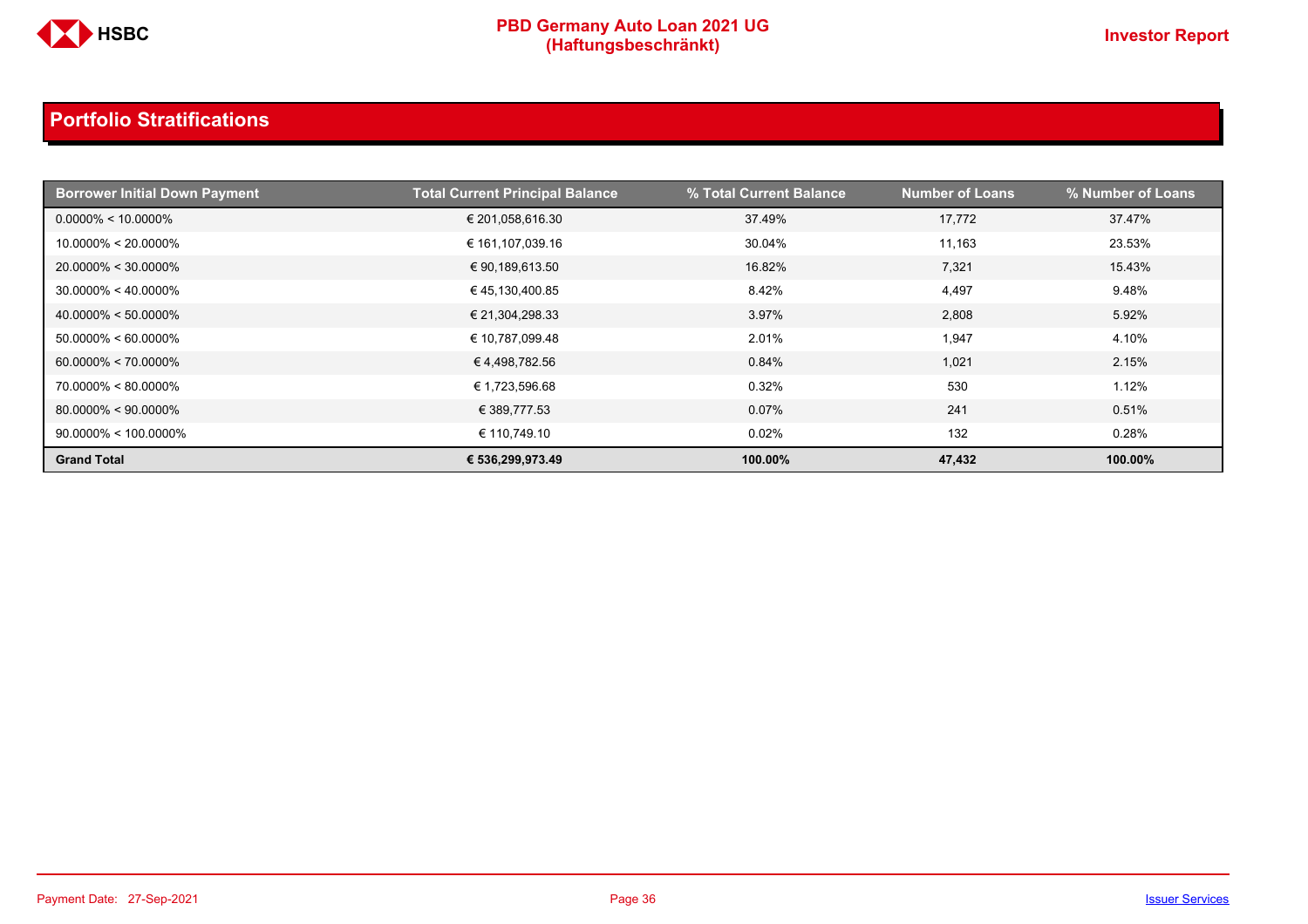

| Original Loan to Value (%) | <b>Total Current Principal Balance</b> | % Total Current Balance | <b>Number of Loans</b> | % Number of Loans |
|----------------------------|----------------------------------------|-------------------------|------------------------|-------------------|
| < 10.000000                | € 109,986.03                           | 0.02%                   | 131                    | 0.28%             |
| 10.000000 < 20.000000      | € 374,996.80                           | 0.07%                   | 232                    | 0.49%             |
| 20.000000 < 30.000000      | € 1,731,277.21                         | 0.32%                   | 535                    | 1.13%             |
| 30.000000 < 40.000000      | €4,417,793.71                          | 0.82%                   | 1,003                  | 2.11%             |
| 40.000000 < 50.000000      | € 10,455,666.85                        | 1.95%                   | 1,879                  | 3.96%             |
| 50.000000 < 60.000000      | € 21,326,322.93                        | 3.98%                   | 2,847                  | 6.00%             |
| 60.000000 < 70.000000      | € 45,262,466.58                        | 8.44%                   | 4,514                  | 9.52%             |
| 70.000000 < 80.000000      | € 89,463,651.41                        | 16.68%                  | 7,261                  | 15.31%            |
| 80.000000 < 90.000000      | € 161,759,659.79                       | 30.16%                  | 11,228                 | 23.67%            |
| 90.000000 < 100.000000     | €43,198,088.70                         | 8.05%                   | 2,907                  | 6.13%             |
| $=100.000000$              | € 158,200,063.48                       | 29.50%                  | 14,895                 | 31.40%            |
| <b>Grand Total</b>         | € 536,299,973.49                       | 100.00%                 | 47,432                 | 100.00%           |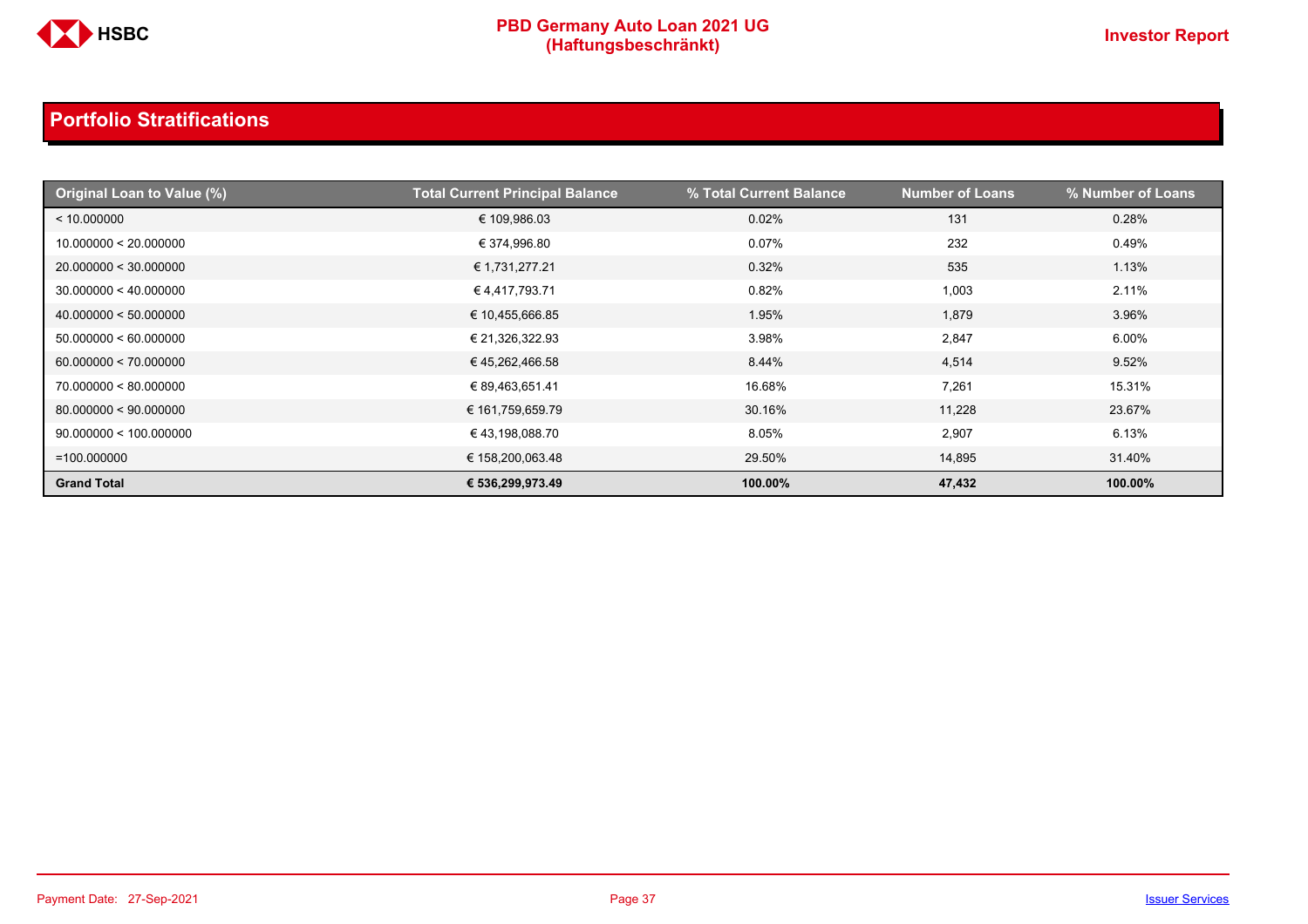

| <b>Region</b>        | <b>Total Current Principal Balance</b> | % Total Current Balance | <b>Number of Loans</b> | % Number of Loans |
|----------------------|----------------------------------------|-------------------------|------------------------|-------------------|
| Baden-Württemberg    | € 67,805,342.91                        | 12.64%                  | 6,102                  | 12.86%            |
| Bayern               | € 54,232,838.08                        | 10.11%                  | 4,787                  | 10.09%            |
| Berlin               | €4,014,317.65                          | 0.75%                   | 323                    | 0.68%             |
| Brandenburg          | € 32,509,660.02                        | 6.06%                   | 2,758                  | 5.81%             |
| <b>Bremen</b>        | € 2,315,689.58                         | 0.43%                   | 221                    | 0.47%             |
| Hamburg              | € 1,413,278.17                         | 0.26%                   | 121                    | 0.26%             |
| Hessen               | € 55,392,816.86                        | 10.33%                  | 4,821                  | 10.16%            |
| Mecklenburg-Vorpomme | € 8,680,829.97                         | 1.62%                   | 720                    | 1.52%             |
| Niedersachsen        | € 35,444,758.45                        | 6.61%                   | 3,196                  | 6.74%             |
| Nordhein-Westfalen   | € 116,418,567.26                       | 21.71%                  | 10,296                 | 21.71%            |
| Rheinland-Pfalz      | € 34,320,834.67                        | 6.40%                   | 3,013                  | 6.35%             |
| Saarland             | € 22,323,401.86                        | 4.16%                   | 1,932                  | 4.07%             |
| Sachsen              | €42,613,785.54                         | 7.95%                   | 3,952                  | 8.33%             |
| Sachsen-Anhalt       | € 14,088,163.88                        | 2.63%                   | 1,271                  | 2.68%             |
| Schleswig Holstein   | € 31,652,148.13                        | 5.90%                   | 2,806                  | 5.92%             |
| Thüringen            | € 13,073,540.46                        | 2.44%                   | 1,113                  | 2.35%             |
| <b>Grand Total</b>   | € 536,299,973.49                       | 100.00%                 | 47,432                 | 100.00%           |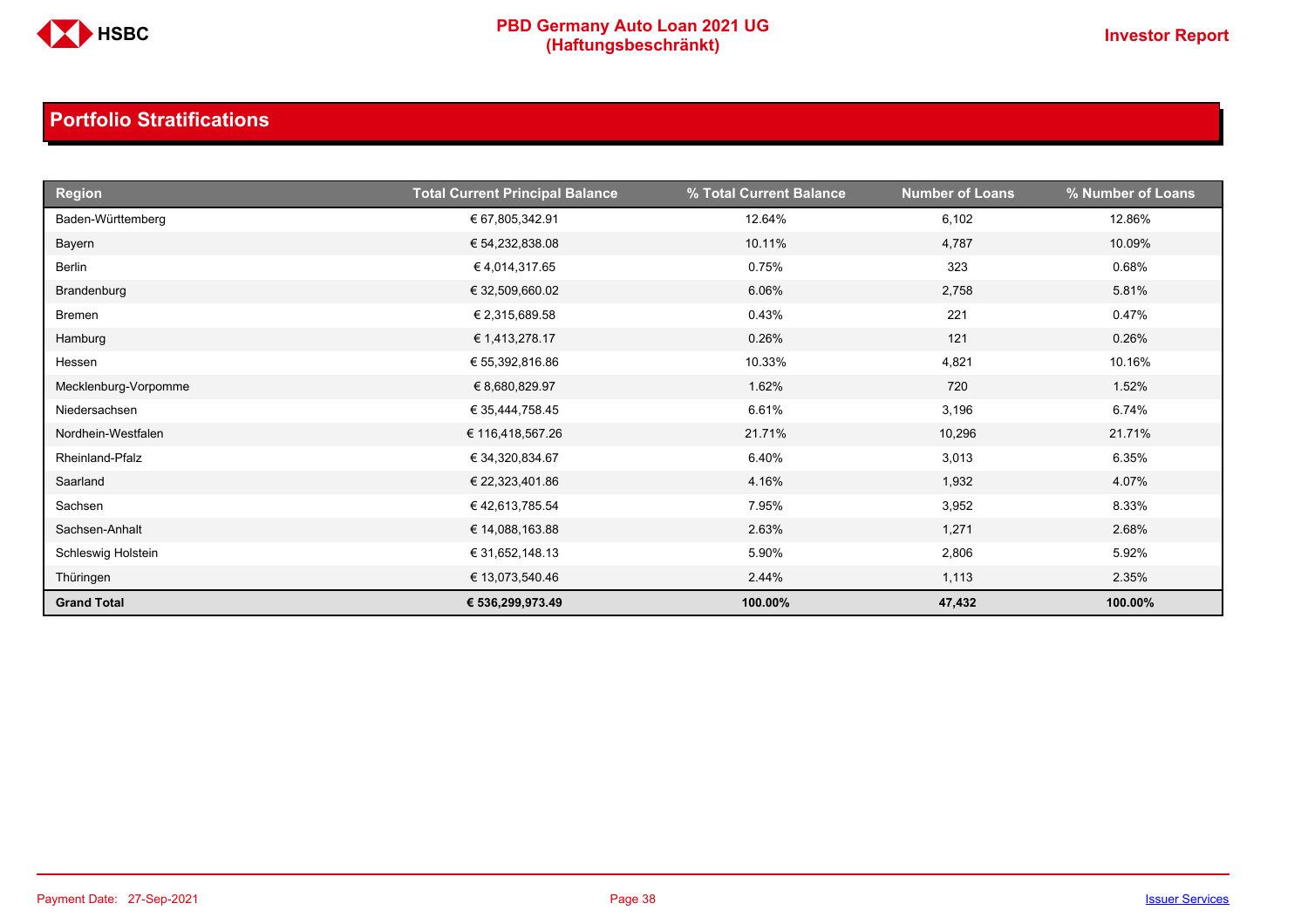

| <b>Car Makers</b>  | <b>Total Current Principal Balance</b> | % Total Current Balance | <b>Number of Loans</b> | % Number of Loans |
|--------------------|----------------------------------------|-------------------------|------------------------|-------------------|
| Citroen            | € 186,689,393.65                       | 34.81%                  | 18,236                 | 38.45%            |
| DS                 | € 7,045,033.20                         | 1.31%                   | 425                    | 0.90%             |
| Others             | € 16,947,202.48                        | 3.16%                   | 2,030                  | 4.28%             |
| Peugeot            | € 325,618,344.16                       | 60.72%                  | 26,741                 | 56.38%            |
| <b>Grand Total</b> | € 536,299,973.49                       | 100.00%                 | 47,432                 | 100.00%           |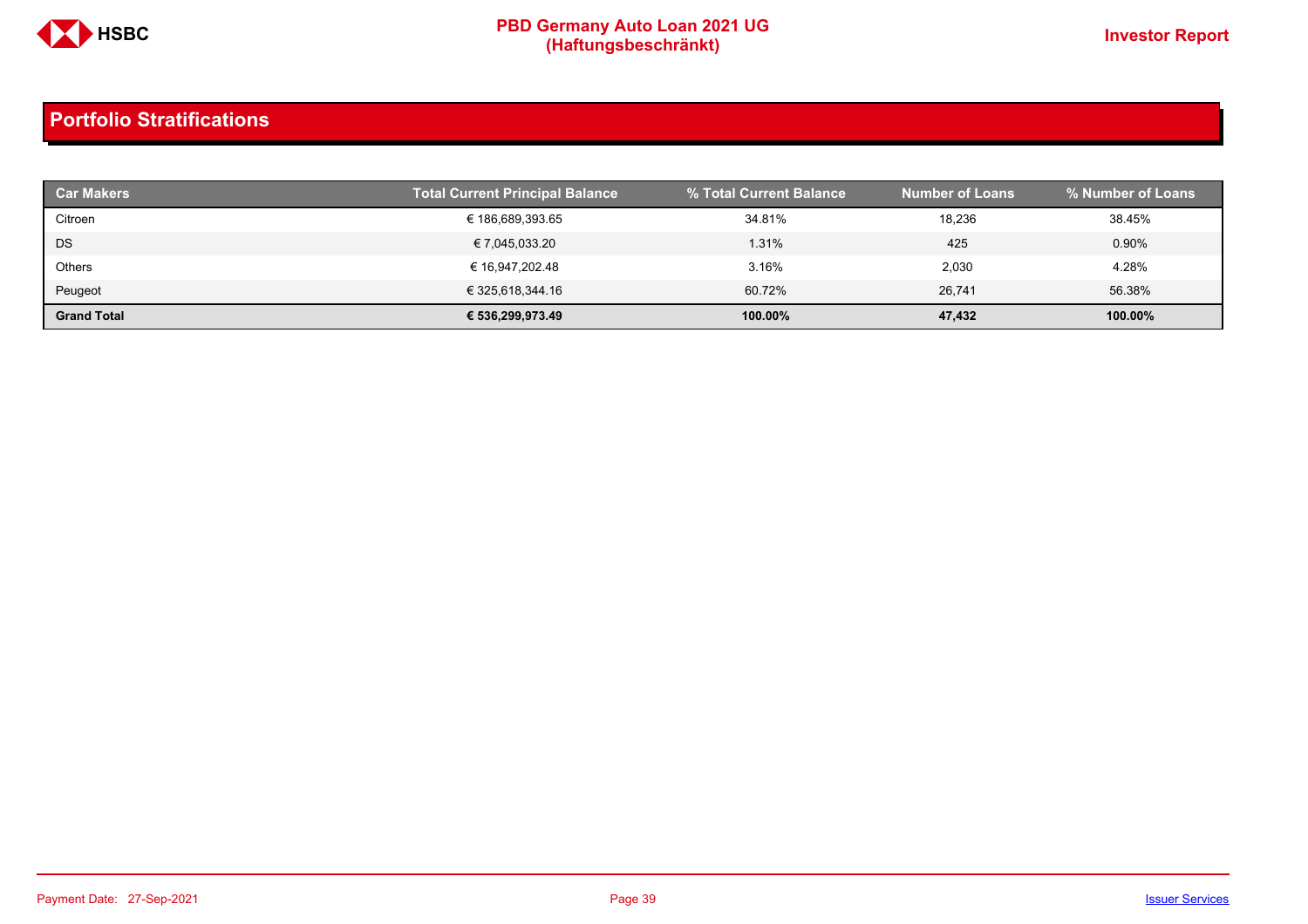

| <b>Fuel Type</b>   | <b>Total Current Principal Balance</b> | % Total Current Balance | <b>Number of Loans</b> | % Number of Loans |
|--------------------|----------------------------------------|-------------------------|------------------------|-------------------|
| Diesel             | € 287,820,609.67                       | 53.67%                  | 22.934                 | 48.35%            |
| Electric           | € 7,423,116.60                         | 1.38%                   | 393                    | 0.83%             |
| Hybrid             | € 16,566,103.69                        | 3.09%                   | 870                    | 1.83%             |
| No Data            | € 3,060,379.26                         | 0.57%                   | 250                    | 0.53%             |
| Petrol             | € 221.429.764.27                       | 41.29%                  | 22.985                 | 48.46%            |
| <b>Grand Total</b> | € 536,299,973.49                       | 100.00%                 | 47,432                 | 100.00%           |